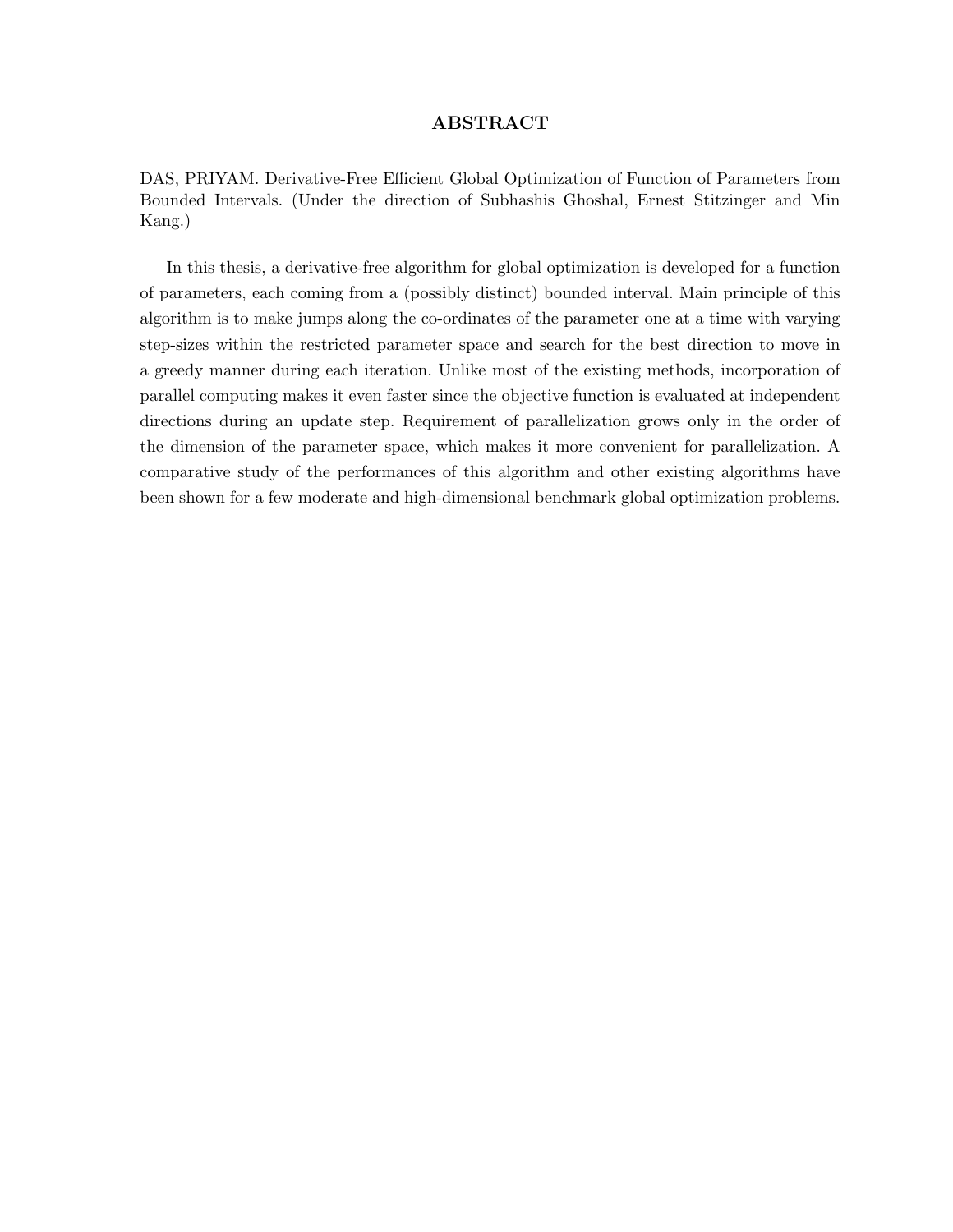© Copyright 2016 by Priyam Das

All Rights Reserved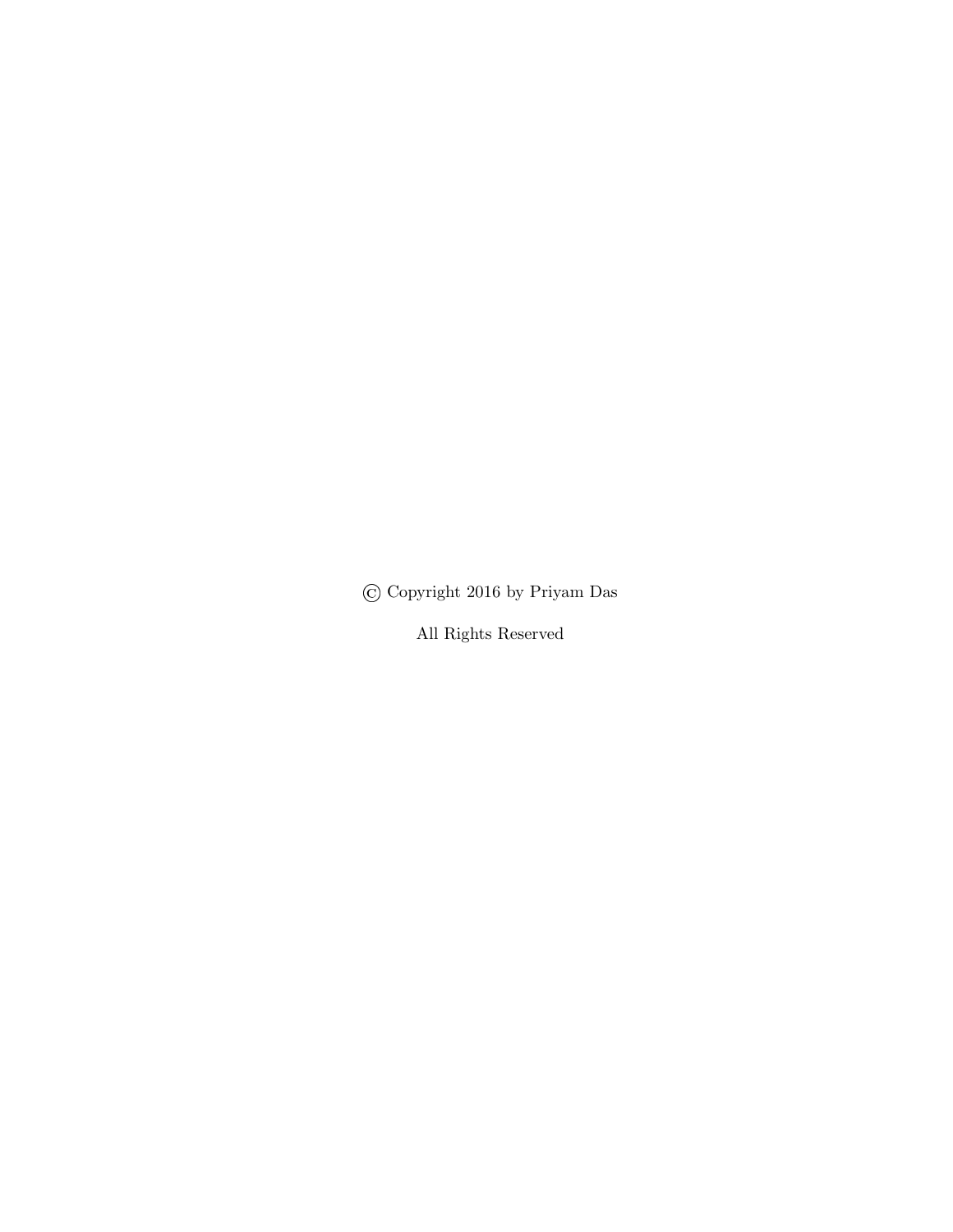# Derivative-Free Efficient Global Optimization of Function of Parameters from Bounded Intervals

by Priyam Das

A thesis submitted to the Graduate Faculty of North Carolina State University in partial fulfillment of the requirements for the Degree of Master of Science

Mathematics

Raleigh, North Carolina

2016

APPROVED BY:

Subhashis Ghoshal Co-chair of Advisory Committee

Ernest Stitzinger Co-chair of Advisory Committee

Min Kang Co-chair of Advisory Committee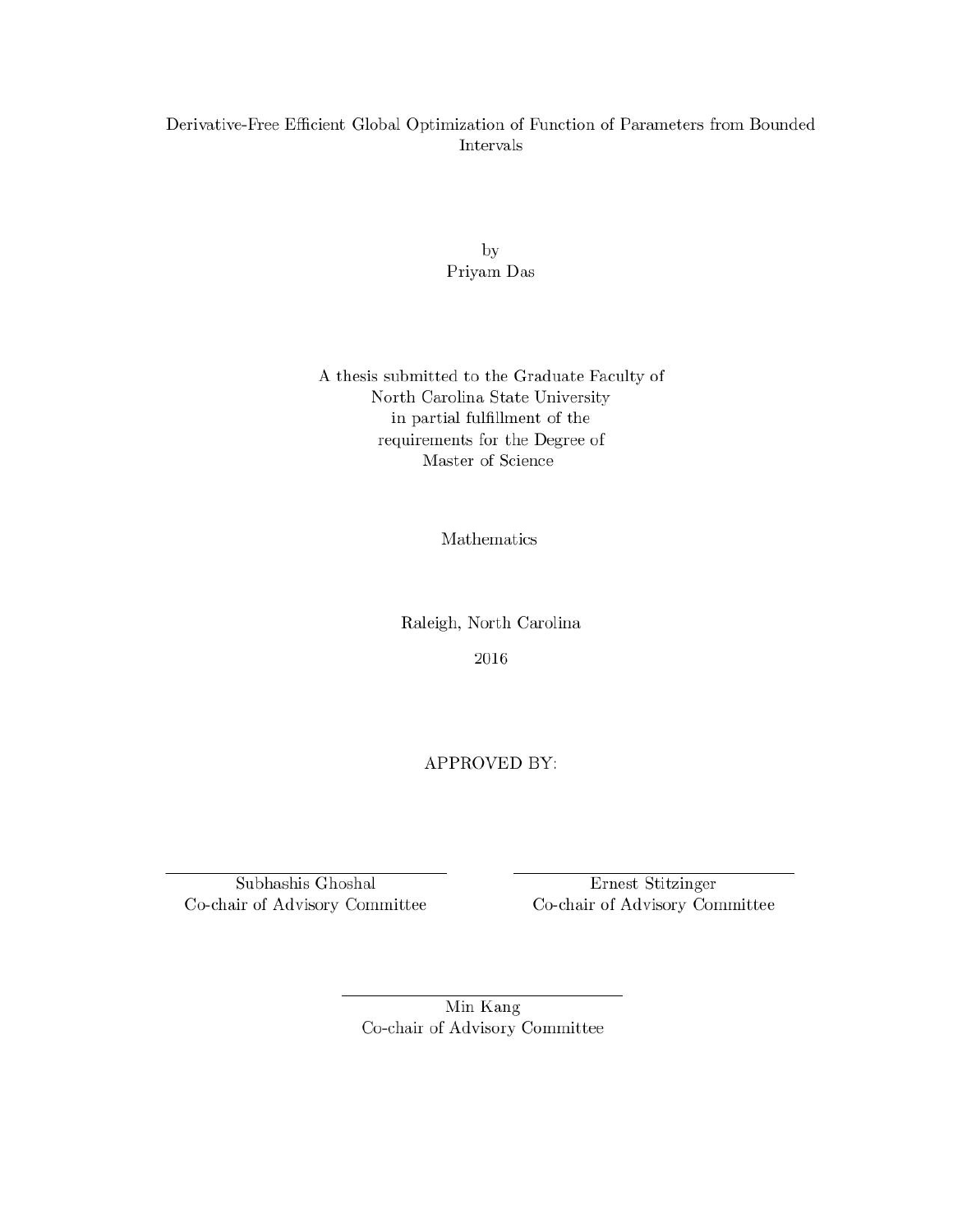# DEDICATION

I would like to dedicate my whole work to my father Prasanta Kumar Das, my mother Pama Das, my brother Pramit Das, my aunt Rupali Mitra and my mentor Priyam Biswas, the people who always helped me and inspired me while going through the hardest time of my life.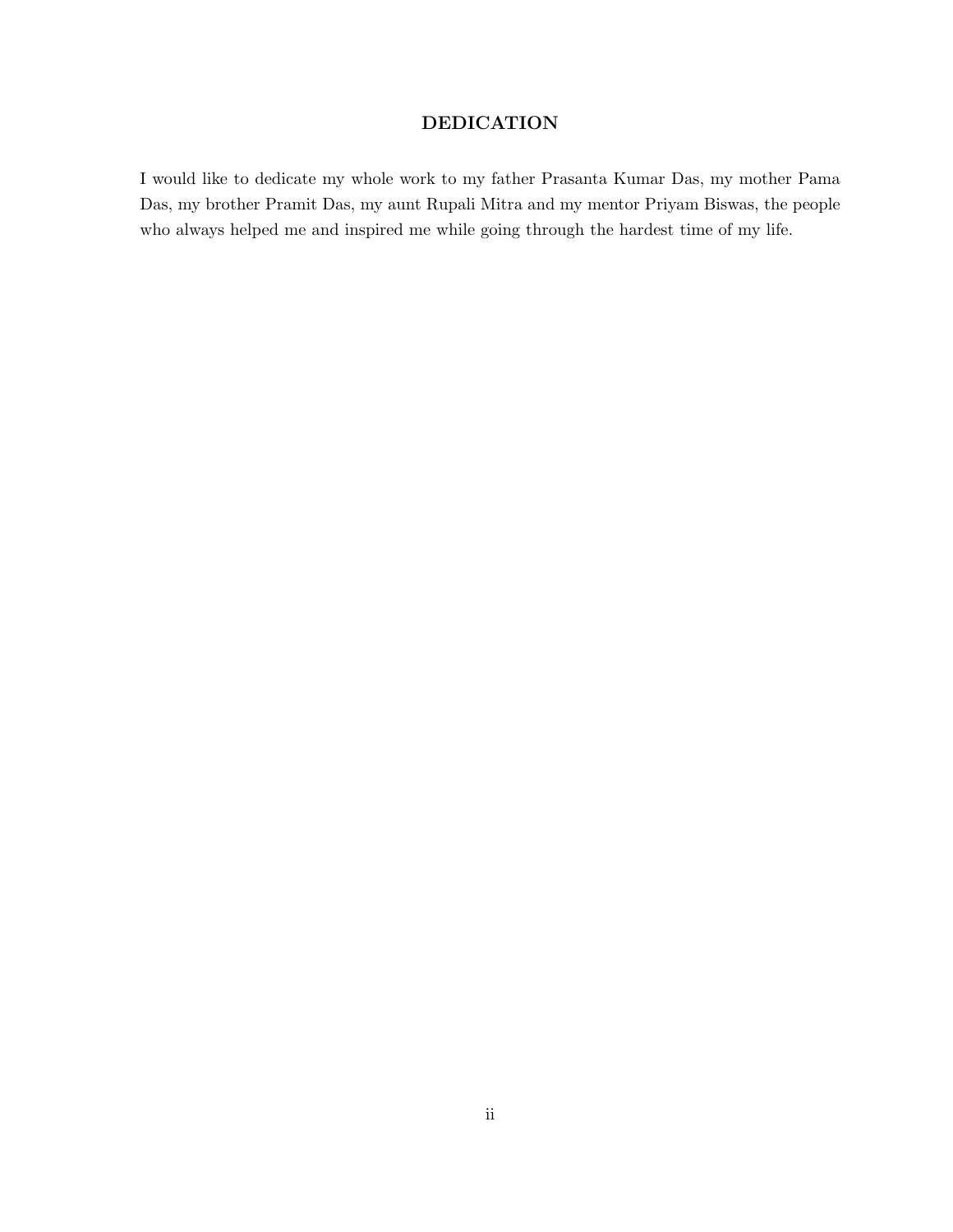#### BIOGRAPHY

Priyam Das is the younger son of Prasanta Kumar Das and Pama Das. He was born in Kolkata, India. He completed his 12 years of schooling in Hindu School during the period 1995–2007. After class 12, he got admission at Jadavpur University in the department of Electronics and Telecommunication engineering. After studying at Jadavpur for one year, he decided to change his line of study and got admitted to Indian Statistical Institute in 2008. He completed his bachelors and masters degrees in statistics (B.Stat and M.Stat) in 2011 and 2013 respectively. Completing the master's degree, he joined Ph.D. program in the Department of Statistics at North Carolina State University in August, 2013. The main topics of his research includes Bayesian quantile regression and it's spatial applications, non-convex constrained and unconstrained optimization techniques and Bayesian methodologies in modeling Water data of US.

Other than being a statistician, Priyam is also a great Hip-hop dancer and teacher known under the nickname "La Krusade". His dancing styles are namely popping, dubstep, liquid, roboting, krumping and tutting. He won several professional solo dance competitions and dance battles among which winning the solo dance competition 'Sanskriti – 2009' at Jadavpur University is considered as one of his best achievements of his dancing career. He also gave paid guest performances in several occasions. But unfortunately, following three surgeries related to his sports injuries, he is currently in rehabilitation with a hope to start dancing soon again.

Priyam is also a great sportsman who won 'Best sportsman award' at Indian Statistical Institute for two consecutive years in 2011 and 2012. Most of his medals were from the sports categories high jump, long jump, arm-wrestling, shot put and walking race. Priyam is a Taekwondo green belt certified by the world Taekwondo headquarter Kukkiwon. He has some training experience in Mixed martial arts as well. He also served as the skipper goalkeeper of the soccer team of Indian Statistical Institute.

Among other skills, Priyam composed several bengali songs among which "Bheshe Jay" remained quite popular among the audience. He is also a well known funny troll and meme composer, being the creator and admin of Facebook community page "ISI Trolls". Priyam can juggle upto 4 balls or rings. He is also a motivated fitness bodybuilder and he served as personal trainer to many beginner fitness bodybuilders. In the field of bodybuilding, one of his greatest achievements is squatting with 415 lbs for 3 reps. Priyam likes leg days, food and handsome amount of sleep. One of his motivating quotes which summarizes his life in a nut-shell is "INSPIRE or DIE".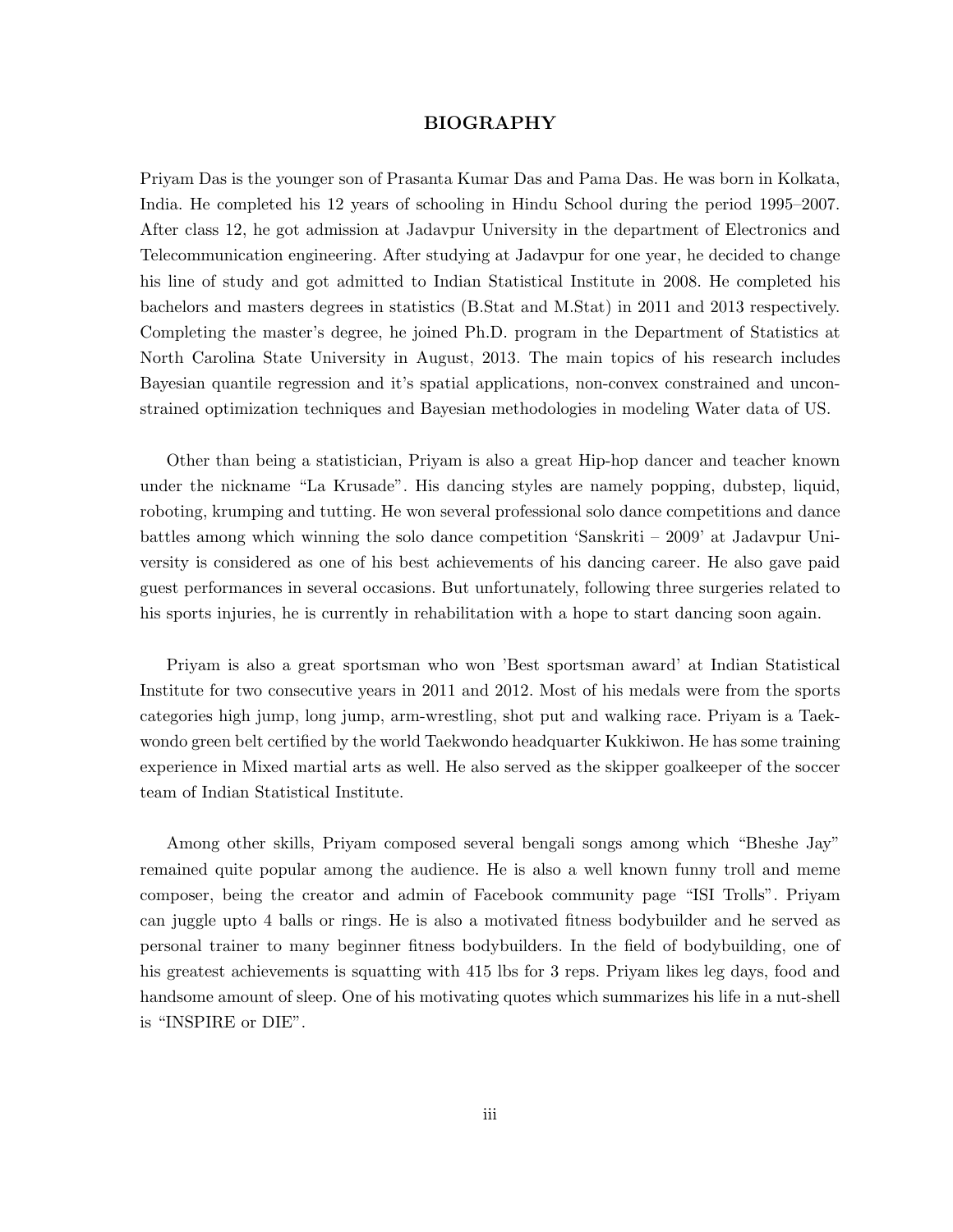#### ACKNOWLEDGEMENTS

First, I would like to acknowledge Dr. Subhashis Ghoshal, my Statistics Ph.D. advisor. I came up with this algorithm while working on one of the challenging optimization problems proposed by him. I would really like to thank Dr. Rudrodip Majumdar for helping me correcting the earlier versions of this draft. I appreciate the help of my colleague Debraj Das who helped me correcting the theoretical properties in the earlier versions. I would also like to thank Suman Chakraborty for his valuable suggestions for improving the quality of this paper in the early stage. Last but not the least, I would like to thank Dr. Hua Zhou for enriching my computational skills which helped me a lot in coming up with this article.

I am thankful to my best buddy Longshaokan Wang for helping me everytime I needed that badly. Besides, I am grateful to my friends and colleagues Srinjoy Chattopadhyay, Arnab Hazra, Sohini Raha, Moumita Chakraborty, Indranil Sahoo, Arkaprava Roy, Arunava Nag, Sujatro Chakladar, Arkopal Choudhury, Sayan Patra, Poulami Maitra, Mityl Biswas, Abhishek Banerjee, Arnab Bose, Ajay Kumar, Arnab Chakraborty, Kiran Nihlani, Debashis Chatterjee. Among my seniors, I am thankful to Rajarshi Das Bhowmik, Sayantan Banerjee, Prithwish Bhaumik, Souvik Chandra, Saswata Sahoo, Samarpan Majumder, Rinku Majumder. Among my distant friends, I am really glad to Sayan Roy, Deborshee Sen, Raka Mandal, Atin Ghosh for keeping in touch with me so regularly.

My heartiest thanks goes to Dr. Shuva Gupta, Abdullah Mughrabi, Mike Chang for motivating me into the world of fitness and bodybuilding. I would like to thank Eminem, Lil Wayne, Nicki Minaj, Rupam Islam among the greatest music artists of my inspiration. Among the dancers, I would like to thank my biggest inspirations Robert Muraine, Les Twins, Chadd Smith, Tushar Kapoor, Harshvardhan Bhan, Anurag Ghosh. I am also grateful to my Taekwondo instructor Master Pradipta Kumar Roy, Master Ruma Roy Chowdhury and my soccer coach Trijit Das. Among the other helpful hands and inspirations I must thank Dr. Sourabh Bhattacharya and Dr. Arunava Goswami for helping me in the process of application to this university from my country, India.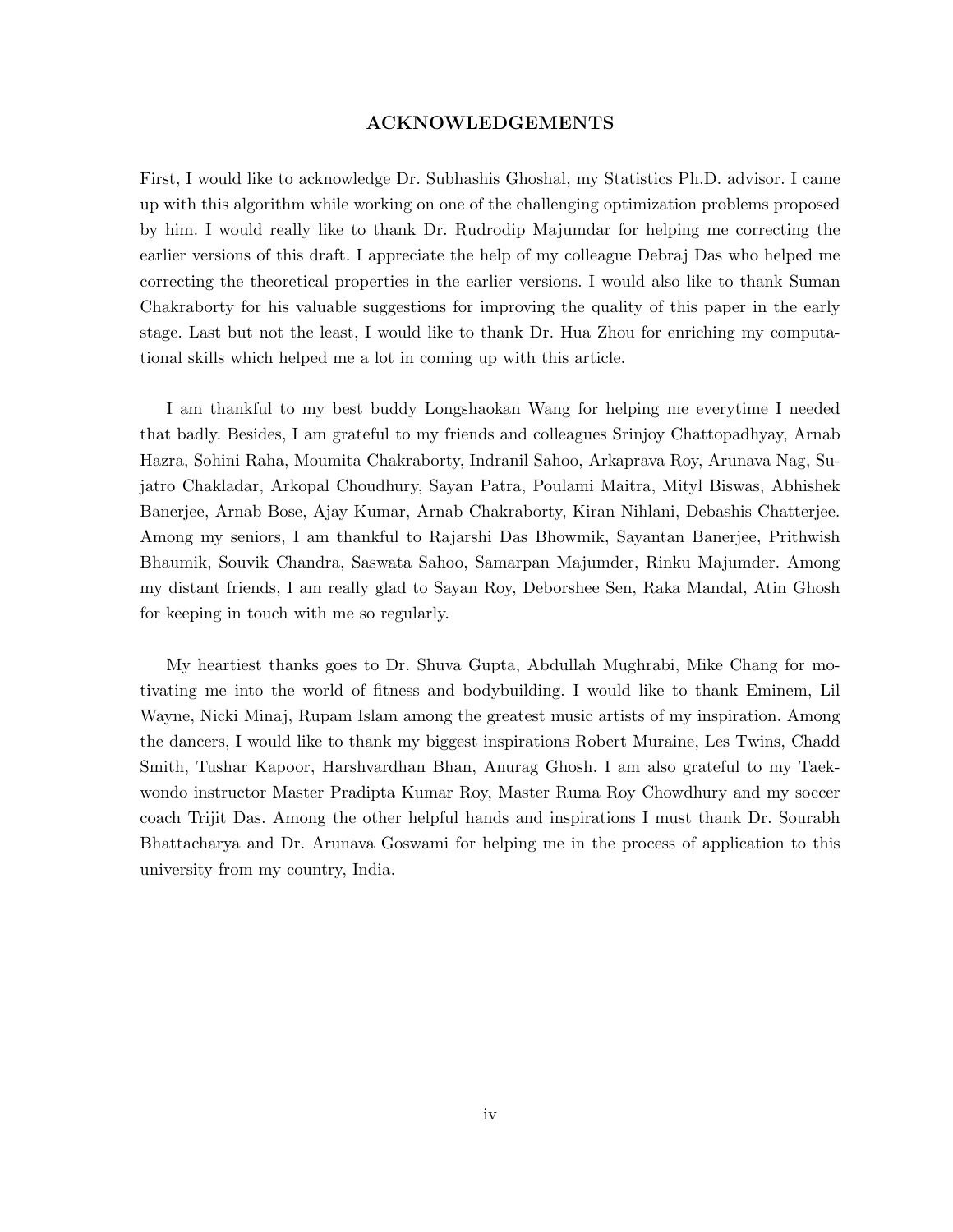# TABLE OF CONTENTS

|     | LIST OF TABLES                                                                                                 |                |  |  |  |  |  |
|-----|----------------------------------------------------------------------------------------------------------------|----------------|--|--|--|--|--|
|     |                                                                                                                |                |  |  |  |  |  |
|     |                                                                                                                | $\overline{4}$ |  |  |  |  |  |
| 2.1 |                                                                                                                | $\overline{4}$ |  |  |  |  |  |
| 2.2 |                                                                                                                | 8              |  |  |  |  |  |
| 2.3 |                                                                                                                |                |  |  |  |  |  |
|     |                                                                                                                |                |  |  |  |  |  |
| 3.1 |                                                                                                                |                |  |  |  |  |  |
|     | Example $1:$ Rosenbrock function on bounded interval $\hfill\ldots\ldots\ldots\ldots\ldots\ldots\ 13$<br>3.1.1 |                |  |  |  |  |  |
|     | 3.1.2                                                                                                          |                |  |  |  |  |  |
|     | 3.1.3                                                                                                          |                |  |  |  |  |  |
|     | Example $4:$ Schaffer function (N2 and N4) $\ldots \ldots \ldots \ldots \ldots \ldots$ 14<br>3.1.4             |                |  |  |  |  |  |
|     | Example 5 : Bounded Powell's quartic function 15<br>3.1.5                                                      |                |  |  |  |  |  |
| 3.2 |                                                                                                                |                |  |  |  |  |  |
|     |                                                                                                                |                |  |  |  |  |  |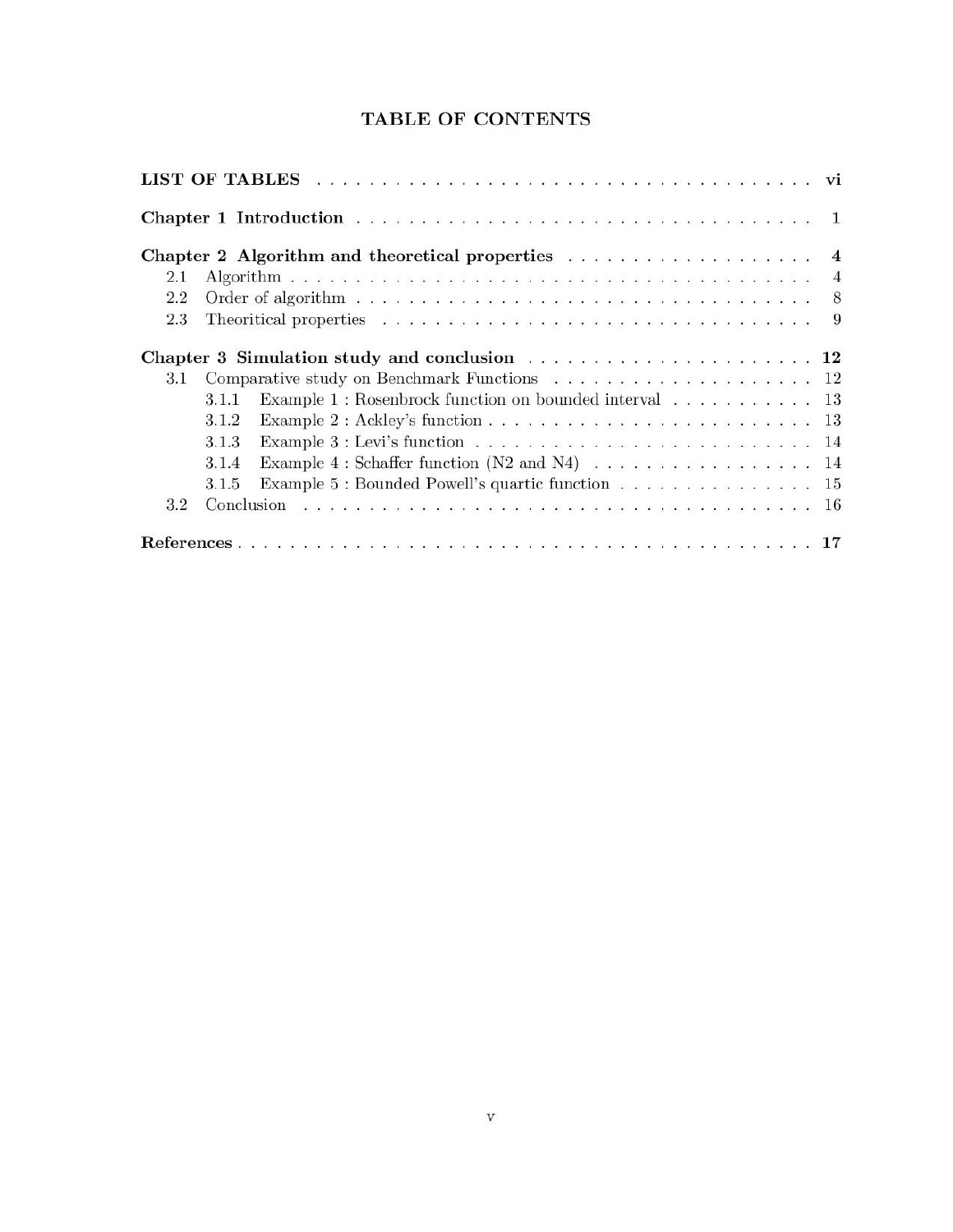# LIST OF TABLES

| Table 3.1: Comparison of required time (in seconds) for solving Rosenbrock problem on<br>bounded interval starting from $(x_1, x_2) = (-1.2, 1)$ using different methods 13 |    |
|-----------------------------------------------------------------------------------------------------------------------------------------------------------------------------|----|
| Table 3.2: Comparison of average computation time (in seconds) and success rate of                                                                                          |    |
| reaching the global minimum for Ackley's function, Levi's function and Schaf-                                                                                               |    |
| fer Function ( $N2 \& N4$ ) starting from 100 randomly generated starting points                                                                                            |    |
| within the corresponding domains using different methods, for each functions.                                                                                               | 14 |
| Table 3.3: Comparison of required time and successful convergence for solving bounded                                                                                       |    |
| Powells quartic function for various dimensions $N = 4, 8, 20, 40$ and 100, using                                                                                           |    |
|                                                                                                                                                                             |    |

 $\sim 100$  km s  $^{-1}$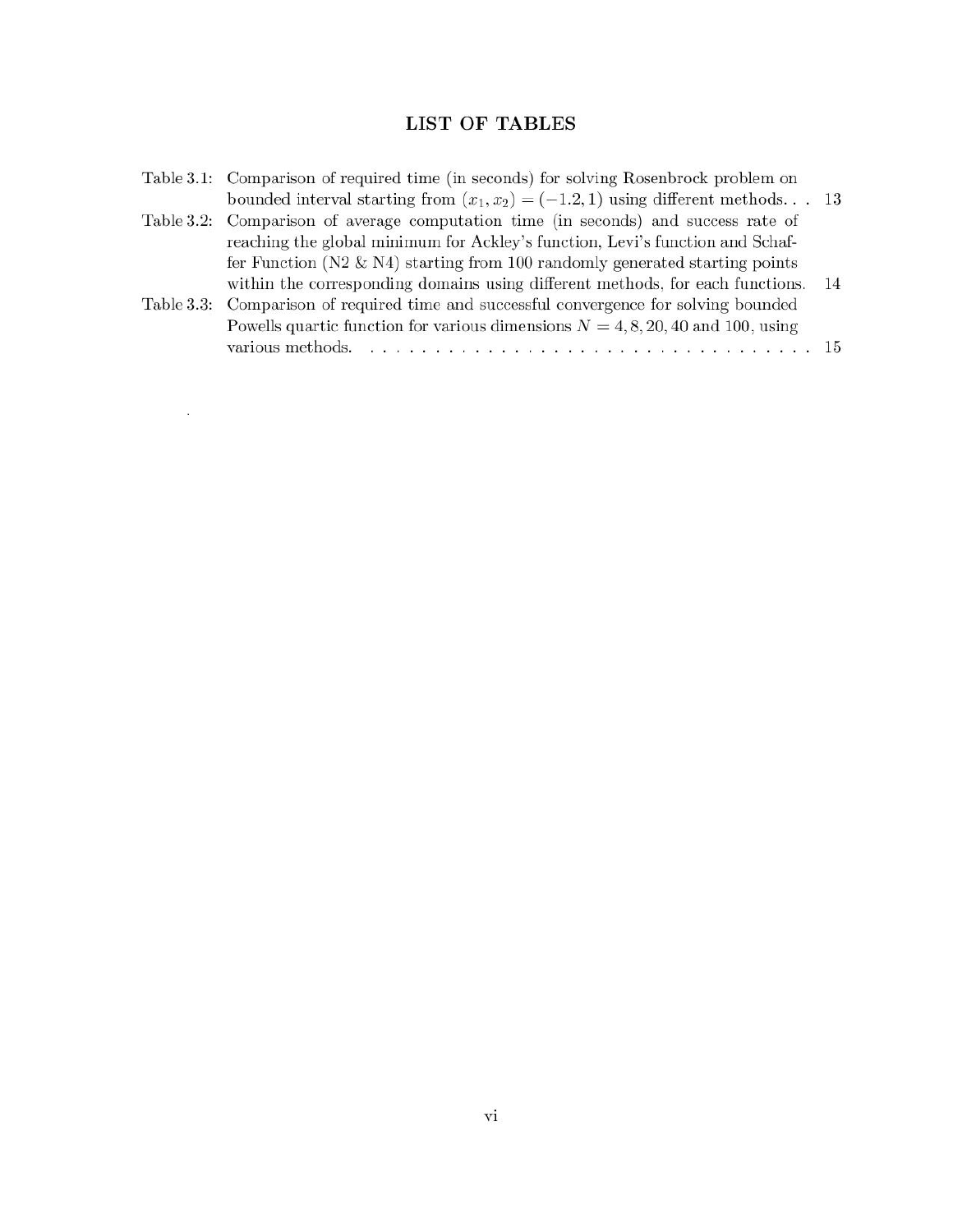# Chapter 1

# Introduction

Suppose we have an objective function f of the parameters  $x_1, \dots, x_n$  coming from  $S \in \mathbb{R}^n$ such that

$$
f: S \mapsto \mathbb{R}
$$

for  $S = \prod_{j=1}^n I_j$  where  $I_j = [a_j, b_j]$  are closed and bounded intervals on  $\mathbb R$  for  $i = 1, \dots, n$ . We want to minimize f on the given domain  $S$ . For convex objective function, since domain  $S$ is convex, convex optimization algorithms can be used for global optimization. Many efficient algorithms have been proposed in this setup. 'Gradient descent (GD)' method (see [15]) is quite efficient in solving convex optimization problems. In case the closed form derivative of the objective function is not available, numerical approximation of the derivative can be calculated and used for optimization using GD method. However, for some complex functions, finding the derivative numerically might be time consuming which might affect the efficiency of this algorithm.

'Trust Region Reflective (TRF)' algorithm (see [5], [4], [6]), 'Interior-point (IP)' algorithm (see [18], [12], [3], [20]) and 'Sequential Quadratic Programming (SQP)' algorithm (see [17], [20], [2]) are also widely used for convex optimization problems. But the main problem with these 4 aforementioned algorithms is they look for local solution and hence they are more likely get struck at any local minima in case the objective function has multiple minimas. So a good starting point is necessary if we want to optimize a non-convex function using any of these methods. One possible solution to avoid this problem is to start the iterations from several starting points. Although, for low dimensional non-convex optimization problems, the strategy of starting from multiple initial points might be affordable, but with increasing dimension of the parameter space, this strategy proves to be computationally very expensive since with increasing dimension, the requirement of number of starting points increases exponentially.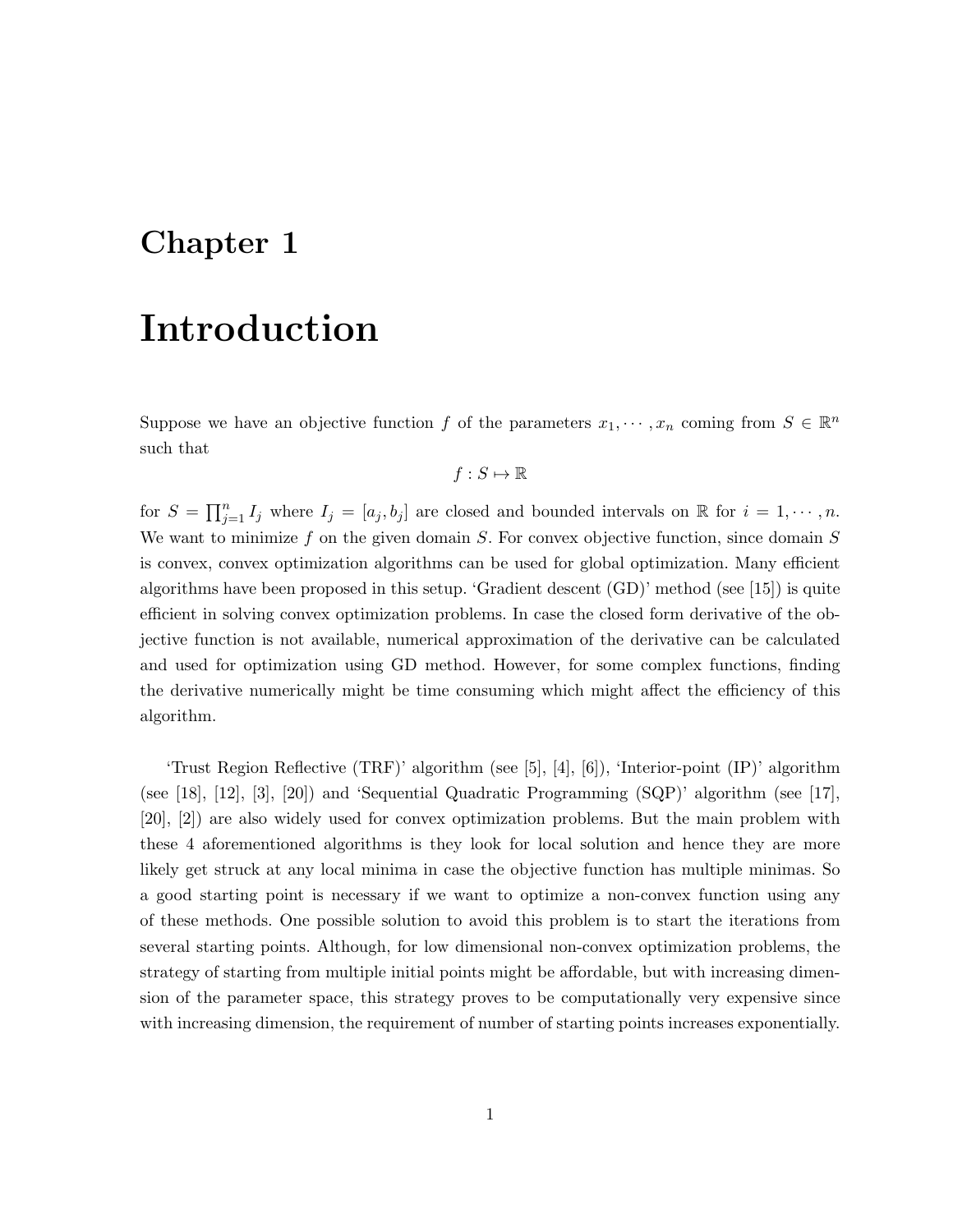In many types of existing optimization algorithms, the main motivation is to minimize the number of function evaluations required to find a reasonable local minimum  $(e.g., [10])$  which is not desirable if finding the global minimum is our main objective. In last few decades, many non-convex global optimization strategies have been proposed. The 'Genetic algorithm (GA)' (see  $[7], [1], [9]$ ) and 'Simulated annealing  $(SA)$ ' (see  $[14], [11]$ ) are quite popular among them and are widely used. Although GA performs well for lower dimensional problems, GA does not scale well with complexity because in higher dimensional optimization problems there is often an exponential increase in search space size (see [8], page 21). Besides, one major problem with these two afore-mentioned methods is they might be much expensive in case we use these methods for optimizing simple convex functions without the knowledge of it's convexity.

In small dimensional parameter space, within an iteration, making an update in 'not so important' direction should not affect as much. But it is intuitive that for higher dimensional problems, it is important to move in the best possible direction during updating the parameter within an iteration. In most of the existing methods, either it finds out the best possible direction of the movement by evaluating the derivative (e.g., GD method) or it randomly selects any coordinate of the parameter and makes a jump of adaptive step size (e.g., [13]). Though derivative-based methods work pretty fast and well for some smooth objective functions, but, as mentioned earlier, in case a closed form of the derivative does not exist, numerical approximation of derivative might affect the computational efficiency. Secondly, the derivative based methods (e.g., GD, IP, SQP) mostly look for local solution. The strategy of choosing a parameter randomly and moving with step size (may be adaptive) depending on it's effect on the objective function (e.g., [13]) works well for low-dimensional problems, but in a high-dimensional setup, choosing the co-ordinates of the parameter randomly before movement decreases the chance of the moving in the best possible direction during iterations. This motivates us to find a novel way for selecting the best possible direction of movement during each step avoiding derivative and choosing the coordinate of the parameter for movement in a greedy manner instead of choosing it randomly.

In order to avoid derivatives, in an iteration, we make jumps along the co-ordinates of the parameter one at a time with varying step sizes within the parameter space and search for the best direction of movement. During an iteration, once we fix the step size, say s, for each parameter, there are two available options for movement, either in positive or negative direction by that pre-determined step size  $s$ . So there are  $2n$  possibilities of of movement since we are moving only one parameter at a time by that pre-determined step-size s. Before deciding the final movement, we evaluate our objective function at these  $2n$  locations and choose the best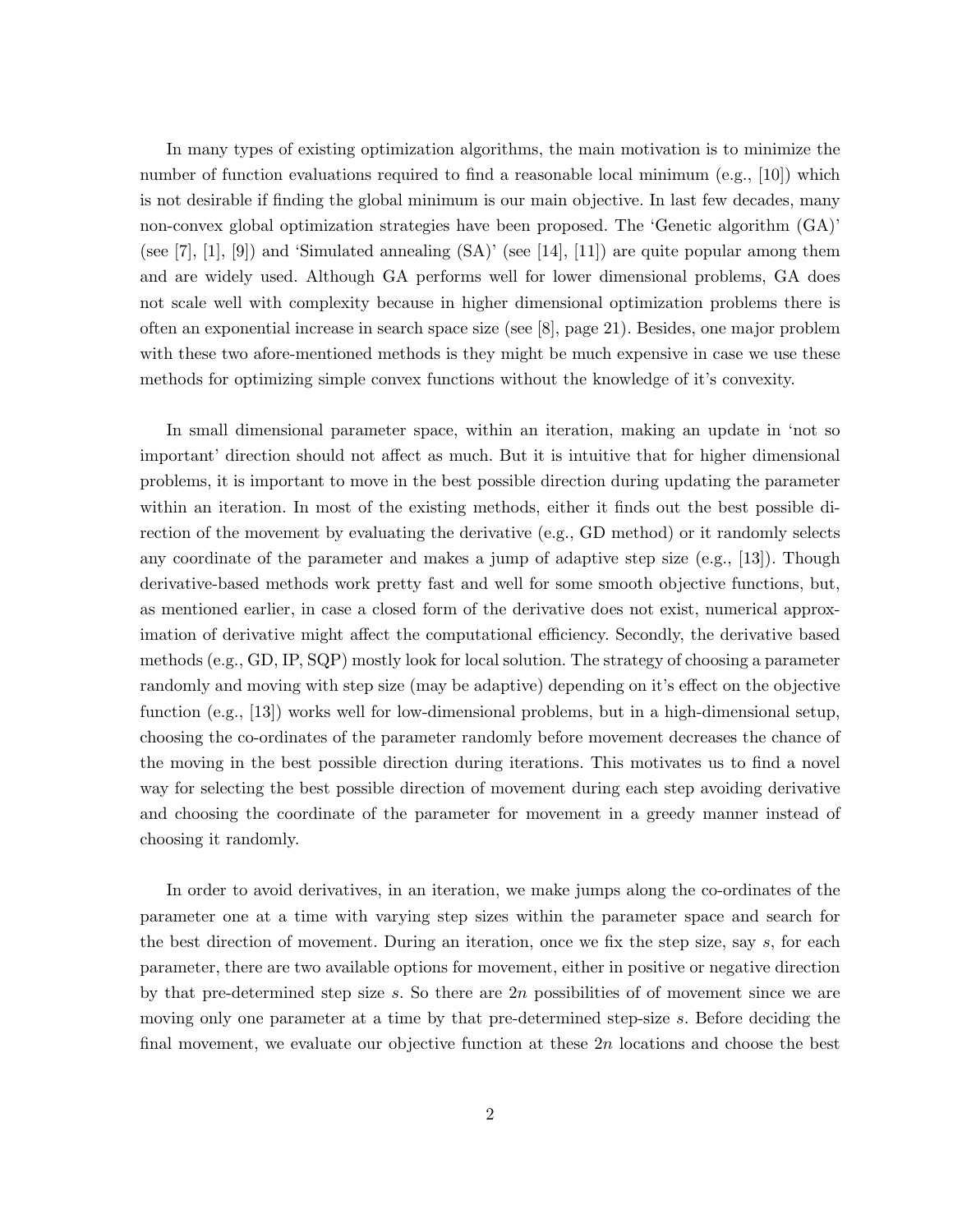direction to move. Thus we can ensure the best possible direction of movement at each step by greedy coordinate descent. Another advantageous side of our algorithm is that we can evaluate the objective function parallely in  $2n$  directions in parallel. The requirement of parallel computing only increases in the order of the number of parameters, unlike the way Monte Carlo uses parallel computing. Because as mentioned in [13], in Monte Carlo, with increasing dimension, sampling rates should be increased exponentially but it can be only increased linearly using parallel computing. We call this algorithm 'Greedy Coordinate Descent of Varying Step-size on Bounded Intervals' (GCDVSBI).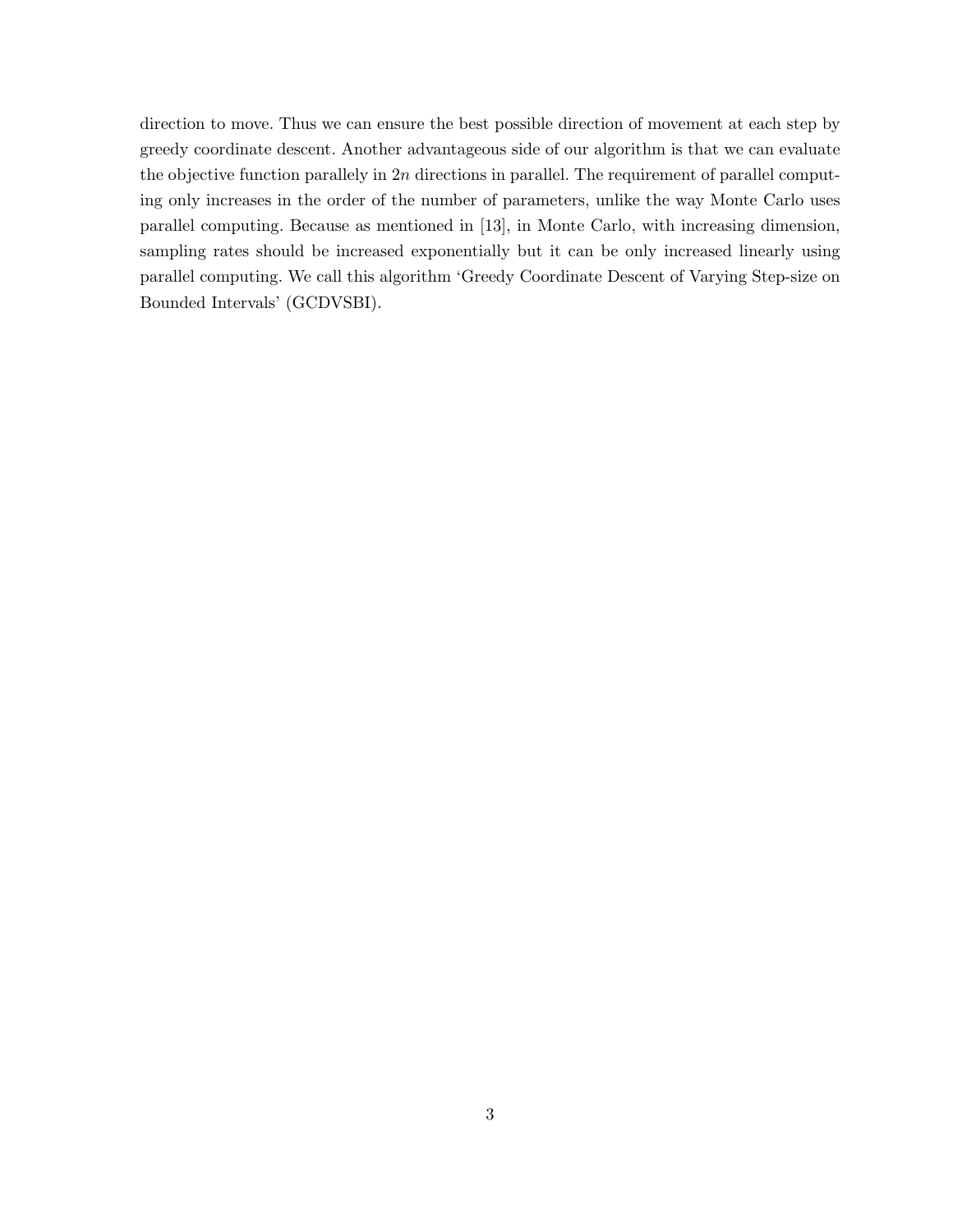# Chapter 2

# Algorithm and theoretical properties

In this chapter we propose a new algorithm for global optimization of any non-convex function whose parameter space is given by a hyper-rectangle. We also show the theoretical justification of the fact that the proposed algorithm returns a global minimum while minimizing a convex function.

## 2.1 Algorithm

Suppose we have a objective function  $Y = f(x)$  where  $\mathbf{x} = (x_1, \dots, x_n)$  is the parameter of dimension  $n$ . Our objective is to

$$
minimize: f(\mathbf{x})
$$
  
subject to:  $\mathbf{x} \in S \subset \mathbb{R}^n$  (2.1)

where  $S = \prod_{j=1}^n I_j$ ,  $I_j = [a_j, b_j]$  are closed and bounded intervals on R for  $i = 1, \dots, n$ . Now consider the bijection

$$
g: S \mapsto [0,1]^n \tag{2.2}
$$

where  $g(\mathbf{z}) = (g_1(\mathbf{z}), \ldots, g_n(\mathbf{z})) \in [0,1]^n$  is such that  $g_i(\mathbf{z}) = \frac{z_i - a_i}{b_i - a_i}$ . So, without loss of generality, we can assume the domain of **x** to be  $S = [0, 1]^n$ .

Our algorithm consists of several runs. Each run is an iterative procedure and a run stops based on some convergence criteria (see the algorithm). At the end of each run a solution is returned. Suppose we start our first run from any point  $\mathbf{x}^{(1)} = (x_1^{(1)})$  $x_1^{(1)}, \dots, x_n^{(1)}$  within the domain S. After the first run, following runs will start from the solution obtained by the run just before it. For example,  $4^{th}$  run will start from the solution obtained by  $3^{rd}$  run. So it is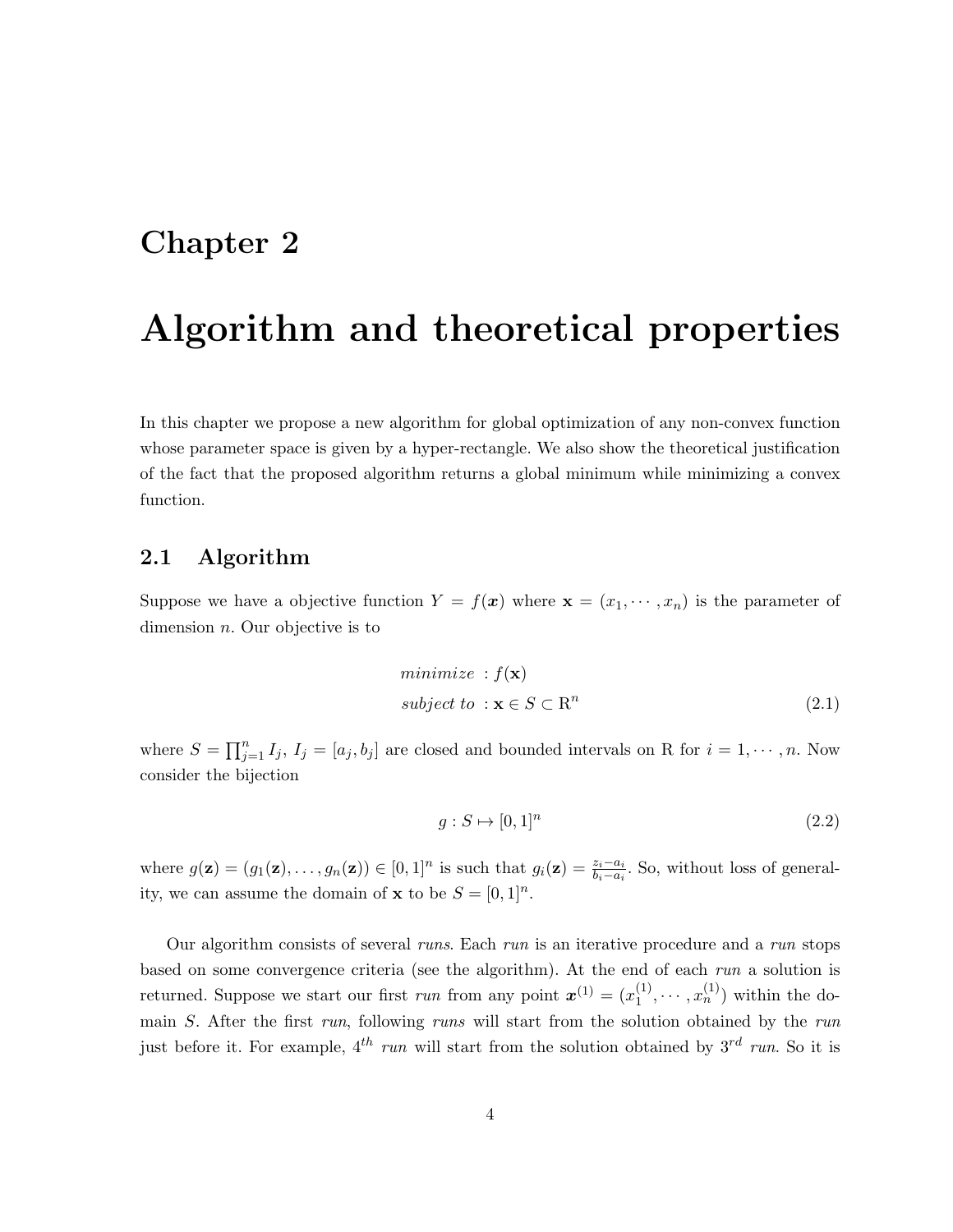required to set the starting point only for the first run. Each run tries to improve the solution in a 'greedy' manner by making coordinate-wise jumps through a sequence of decreasing step sizes gradually decreasing to zero, around the solution obtained by the previous run (see below for details). Thus, with each run, the solution either gets improved or remains unchanged. If two consecutive runs give the same solution, our algorithm stops.

In our algorithm, each run is similar except the values of the tuning parameters which can be reset after each run. In a typical run, we have three tuning parameters which are initial global step size  $s_{initial}$ , step decay rate  $\rho$  (It is either equal to  $\rho_1$  and  $\rho_2$ , see below for details), step size threshold  $\phi$  respectively. For the first run, we set  $\rho = \rho_1$  and for following runs, we set  $\rho = \rho_2$ . Other tuning parameters are kept same of all the *runs*. In every iteration we have a parameter called *global step size* (denoted by  $s^{(j)}$  for j-th iteration) and 2n local parameters called *local step sizes* (denoted by  $\{s_i^+\}_{i=1}^n$  and  $\{s_i^-\}_{i=1}^n$ ). In a *run*, we start the first iteration setting the *global step size*  $s^{(1)} = s_{initial}$ . Within every iteration, it's value is kept unchanged throughout all the operations. But at the end of the iteration, based on some criteria (see step (6) of **STAGE 1**) either it is kept same or decreased by a factor of  $\rho$ . The next iteration is started with that new value of global step size. So the value of  $s^{(j+1)}$  can be either  $s^{(j)}$  or  $\frac{s^{(j)}}{s}$  $\frac{\omega}{\rho}$ . In an iteration, the local parameters  $\{s_i^+\}_{i=1}^n$  and  $\{s_i^-\}_{i=1}^n$  keep updating themselves and finally they become the step sizes of the movement of the positions  $i = 1, \dots, n$  of the parameter **x** in positive and negative directions respectively. At the beginning of any iteration, we set the values of all these *local step sizes* to be equal to the *global step size* of that particular iteration, i.e., at the beginning of jth iteration, we set,  $s_i^+ = s_i^- = s^{(j)}$  for  $i = 1, \dots, n$ . Suppose we are moving in positive direction of *i*-th coordinate of **x**. Assume the current value of **x** at the *j*-th iteration is  $\mathbf{x}^{(j)} = (x_1^{(j)})$  $x_1^{(j)}, \ldots, x_n^{(j)}$ ). If moving  $x_i^{(j)}$  $i_j^{(j)}$  by  $s_i^+$  (whose initial value is equal to the *global step* size of that particular iteration) in the positive direction generates a point outside the domain, then  $s_i^+$  is divided by the factor  $\rho$  (i.e., setting  $s_i^+ = \frac{s_i^+}{\rho}$ ) and checked whether  $(x_i^{(j)} + s_i^+)$  (with updated  $s_i^+$ ) is still within the domain or not. In this way,  $s_i^+$  is decreased by a division factor of  $\rho$  until  $(x_i^{(j)} + s_i^+)$  is in the domain of  $x_i$  (or in this case, less than 1 since  $x_i \in [0,1]$ ,  $s_i^+ > 0$ and it is ensured that  $x_i^{(j)} \in [0,1]$ . Once the value of  $s_i^+$  becomes less than threshold parameter  $\phi$  we stop updating that particular  $s_i^+$  and start working with the local step size of the next move (e.g.,  $s_i^-, s_{(i+1)}^+$  etc.). So in short, in an iteration, there will be always only one global step size and 2n local step sizes which are initialized within the iteration being equal to global step size and at the end of the iteration, each of them end up being less than or equal to the *global* step size of that iteration. Hence in a run, the global step size might decrease or remain same after each iteration. On the other hand, the *local step sizes* have memory-less properties since their values do not depend of their old values in the previous iteration. A run ends when global step size becomes smaller than  $\phi$ .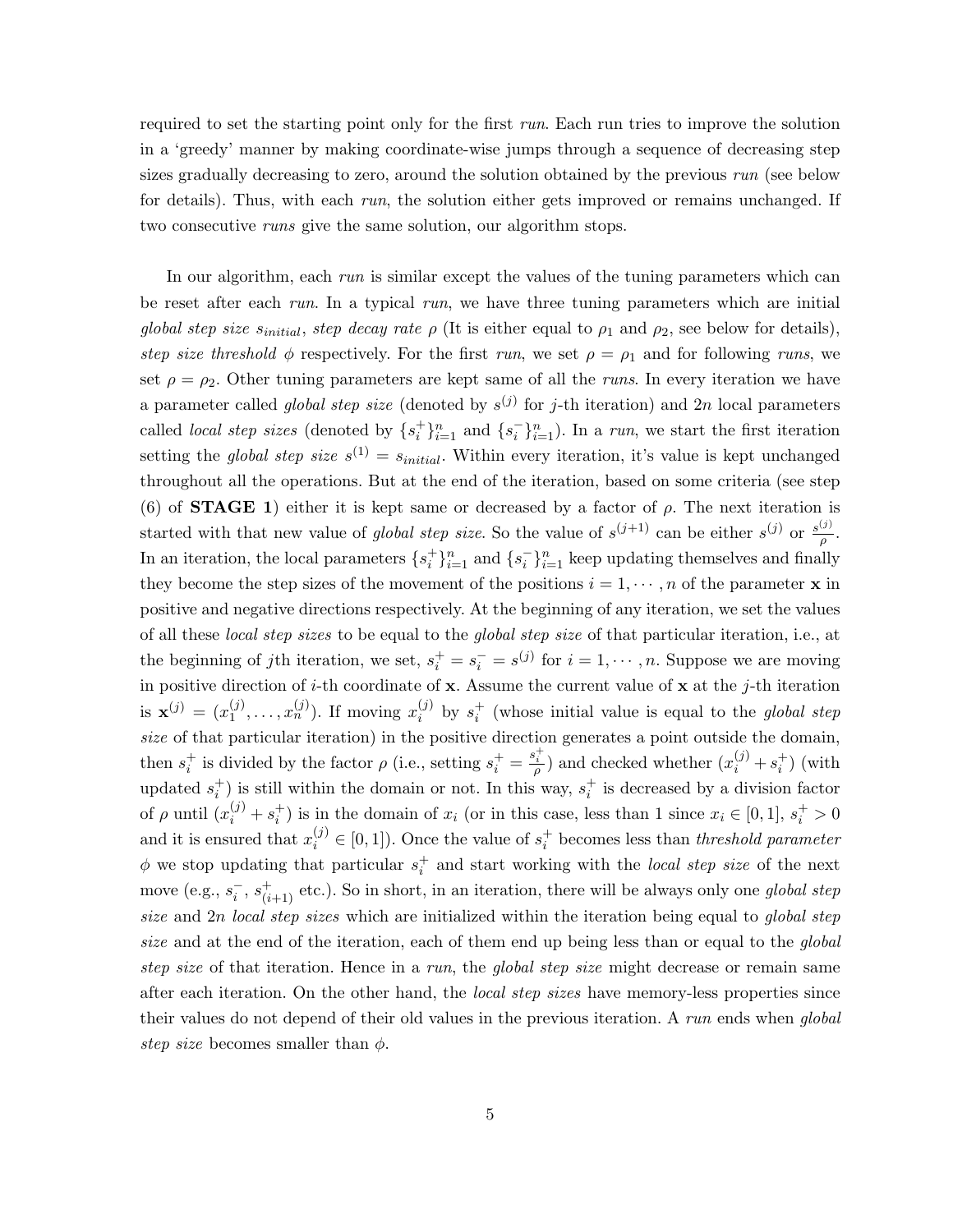step decay rate  $\rho$  determines the rate of change of global step-sizes at the end of each iteration as well as the rate of change of *local step sizes* inside an iteration. The value of  $\rho$ must be greater than 1. Taking smaller values of  $\rho$  will make the decay of step sizes slower, which would allow finer search within the domain at the cost of more computation time. Once we get a solution from first run setting  $\rho = \rho_1$ , to increase the likelihood of finding the global solution, we again start following runs with smaller decay rate  $\rho_2$ . Although a reasonable range for  $\rho_1$  and  $\rho_2$  are [1.05, 3] and [1.01,  $\rho_1$ ] respectively, but from our experience it is noted that  $\rho_1 = 2, \rho_2 = 1.05$  works well for most of the cases. The step size threshold  $\phi$  controls the precision. This is the minimum possible value *global step size* can take. Once the *global* step size goes below  $\phi$ , the run stops. Setting the value of  $\phi$  to be smaller results in better precision in the cost of higher computation time. The default value of step size threshold  $\phi$ is taken to be 10−<sup>5</sup> . In case more precision is required, or if there is knowledge of possibility of multiple local minimas within a very small neighborhood,  $\phi$  can be taken to be smaller. max iter denotes the maximum number of iterations under each run and max runs denotes the maximum number of allowed *runs*. **tol\_fun** determines the cut-off amount of improvement of the objective function required in a single iteration to keep the global step size unchanged. As default we take  $max\_iter = 50000$ ,  $max\_runs = 1000$  and  $tol\_fun = 10^{-15}$ . Before going through **STAGE 1** for the very first time, we set  $R = 1, \rho = \rho_1$  and initial guess of the solution  $\mathbf{x}^{(1)} = (x_1^{(1)}$  $\binom{1}{1}, \ldots, \binom{1}{n}$ .

### STAGE : 1

- 1. Set  $j = 1$ . Set  $s^{(j)} = s_{initial}$  Go to step (2).
- 2. If  $j > \max$  iter, set  $\hat{x} = x^{(j-1)}$ , go to step (8). Else, set  $s_i^+ = s_i^- = s^{(j)}$  and  $f_i^+ = f_i^- =$  $Y^{(j)} = f(\boldsymbol{x}^{(j)})$  for all  $i = 1, \cdots, n$ . Set  $i = 1$  and go to step (3).
- 3. If  $i > m$ , set  $i = 1$  and go to step (4). Else, go to step (3.1).
	- (a) If  $s_i^+ \leq \phi$ , set  $i = i + 1$  and go to step (3). Else (if  $s_i^+ > \phi$ ), evaluate vector  $q_i^+ = (q_{i1}^+, \cdots, q_{in}^+)$  such that

$$
q_{il}^{+} = x_{i}^{(l)} + s_{i}^{+}
$$
 for  $l = i$   
=  $x_{i}^{(l)}$  otherwise

Go to step  $(3.2)$ .

- (b) Check whether  $q_{ii}^+ \leq 1$  or not. If  $q_{ii}^+ \leq 1$ , go to step (3.3). Else, set  $s_i^+ = \frac{s_i^+}{\rho}$  and go to step  $(3.1)$
- (c) Evaluate  $f_i^+ = f(\mathbf{q}_i^+)$ . Set  $i = i + 1$  and go to step (3).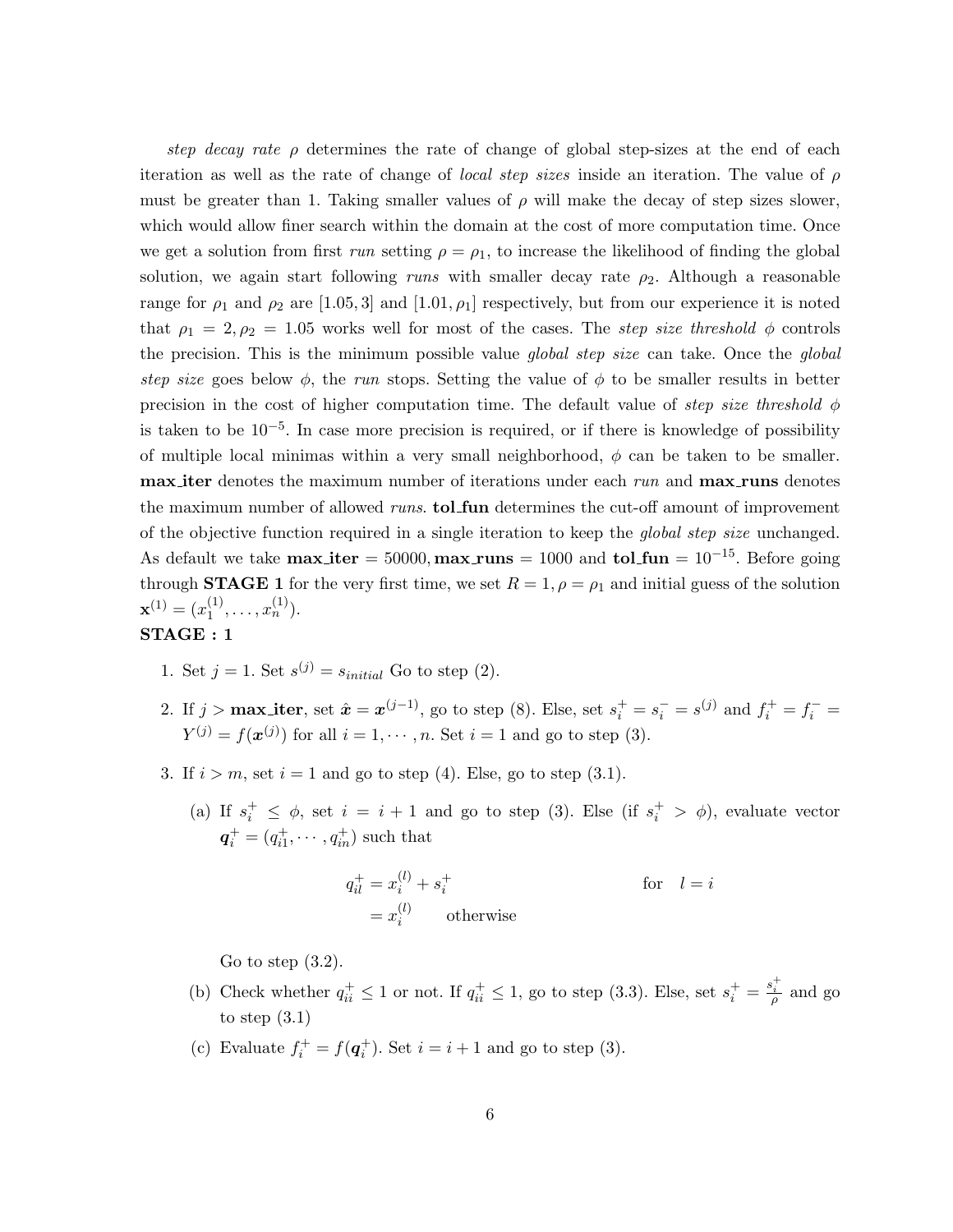- 4. If  $i > n$ , go to step (5). Else, go to step (4.1).
	- (a) If  $s_i^-\leq \phi$ , set  $i=i+1$  and go to step (4). Else (if  $s_i^->\phi$ ), evaluate vector  $q_i^- = (q_{i1}^-, \dots, q_{in}^-)$  such that

$$
q_{il}^- = x_i^{(l)} - s_i^- \quad \text{for} \quad l = i
$$

$$
= x_i^{(l)} \qquad \text{otherwise}
$$

Go to step (4.2)

- (b) Check whether  $q_{ii}^{-} \geq 0$  or not. If  $q_{ii}^{-} \geq 0$ , go to step (4.3). Else, set  $s_i^{-} = \frac{s_i^{-}}{\rho}$  and go to step  $(4.1)$
- (c) Evaluate  $f_i^- = f(q_i^-)$ . Set  $i = i + 1$  and go to step (4).
- 5. Set  $k_1 = \arg \min_{1 \leq l \leq m}$  $f_1^+$ <sup> $i^+$ </sup> and  $k_2 = \arg \min_{1 \leq l \leq m}$  $f_I^ \int_l^-$ . If  $\min(f_{k_1}^+)$  $(k_1^+, f_{k_2}^-) < Y^{(j)}$ , go to step (5.1). Else, set  $x^{(j+1)} = x^{(j)}$  and  $Y^{(j+1)} = Y^{(j)}$ , set  $j = j + 1$ . Go to step (6).
	- (a) If  $f_{k_1}^+$  $k_1^+ < f_{k_2}^-$ , set  $\boldsymbol{x}^{(j+1)} = \boldsymbol{q}_{k_1}^+$  $\overrightarrow{k_1}$ , else (if  $f_{k_1}^+$  $f_{k_1}^+ \geq f_{k_2}^ (\vec{k}_2), \text{ set } \bm{x}^{(j+1)} = \bm{q}_{\bm{k}_2}^ \overline{k_2}$ . Set  $j = j + 1$ . Go to step (6).
- 6. If  $\sum_{i=1}^{n} (\bm{x}^{(j)}(i) \bm{x}^{(j-1)}(i))^2 <$  tol\_fun, set  $s^{(j)} = s^{(j-1)}/\rho$ . Go to step (7). Else, set  $s^{(j)} = s^{(j-1)}$ . Go to step (2).
- 7. If  $s^{(j)} \leq \phi$ , set  $\hat{\boldsymbol{x}} = \boldsymbol{x}^{(j)}$ . Go to step (8).
- 8. STOP execution. Set  $\mathbf{z}^{(R)} = \hat{\mathbf{x}}$ . Set  $R = R + 1$ . Go to STAGE 2.

#### STAGE : 2

- 1. If  $\mathbf{R} > \text{max\_runs}$  or  $\mathbf{z}^{(\mathbf{R})} = \mathbf{z}^{(\mathbf{R}-1)}$ , **STOP** and **EXIT**. Else go to step (2)
- 2. Set  $\rho = \rho_2$  keeping other tuning parameters ( $\phi$  and  $s_{initial}$ ) intact. Repeat algorithm described in **STAGE 1** setting  $\mathbf{x}^{(1)} = \mathbf{z}^{(R-1)}$ . If Else repeat step (1).

Setting *step size threshold* to a sufficiently small value, it can be shown that if the function is convex and all the partial derivatives exist at the solution after first run, the objective function value at the solution is the global minimum (see Section 2.3). However for non-convex functions, there is no way to ensure whether that is a global minimum or not. To increase the likelihood of reaching the global minimum, the **STAGE 1** of the algorithm is repeated starting from the solution obtained from the last run until the solution returned by two consecutive runs are same. In the first run, we set  $\rho = \rho_1$  and for the following runs, we set  $\rho = \rho_2$ . After first run, setting smaller value of  $\rho$  results in slower decay of step size in the iterations of the following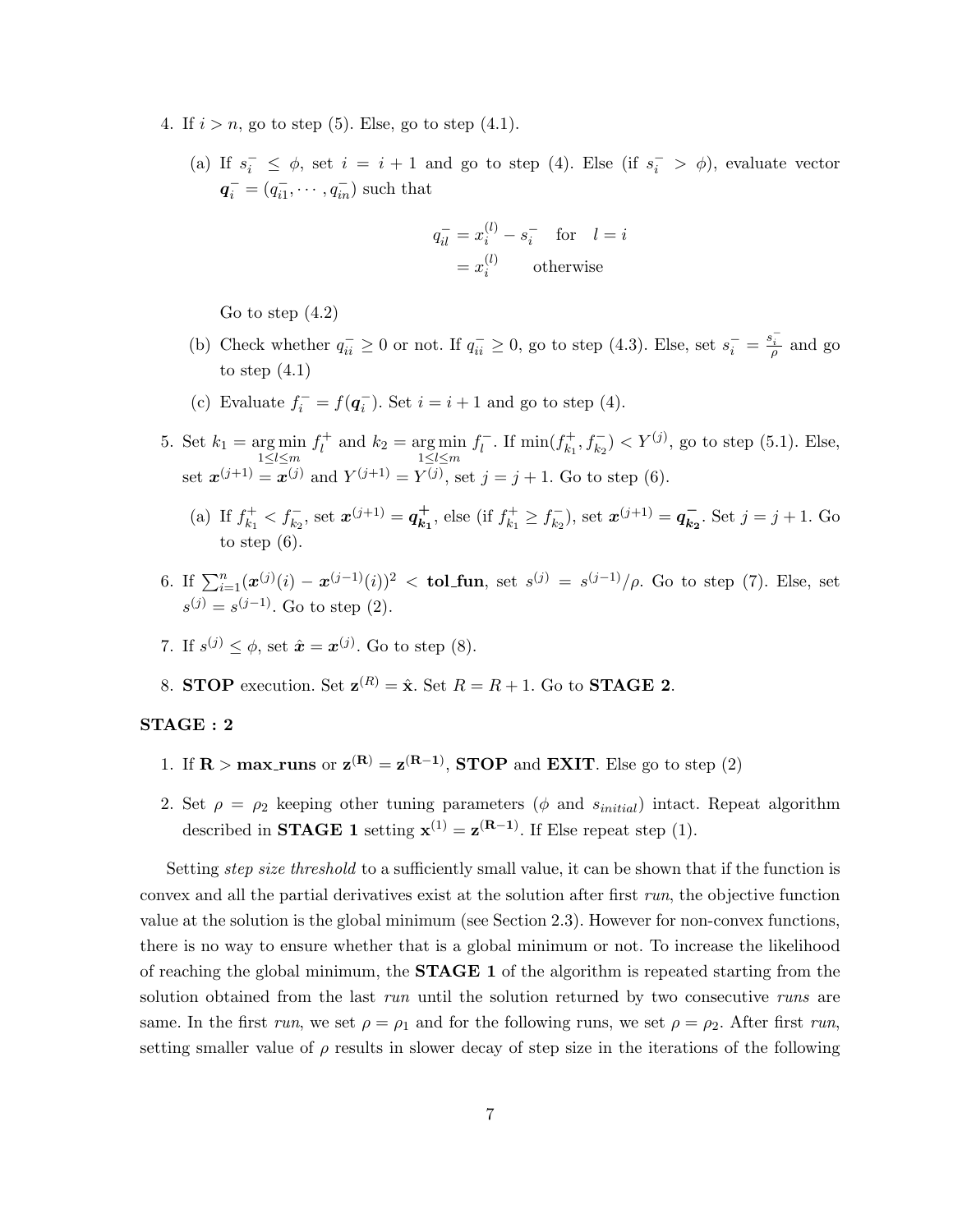runs. Thus, we look for better solution in the domain changing each co-ordinate one at a time for a sequence of finite step sizes slowly decaying to zero.

## 2.2 Order of algorithm

Suppose a objective function f of n variables  $\mathbf{x} = (x_1, \ldots, x_n)$  is to be minimized. At the beginning of each iteration, we initialize zero arrays  $s^+, s^-, f^+$  and  $f^-$  where each of them is of each of size n (see step  $(2)$  of **STAGE 1** section 2.1). During each iteration, we evaluate the function at 2n points obtained by increasing or decreasing one parameter at a time by corresponding steps-sizes. Since there is a constraint that each parameter  $x_i$  should belong to  $[0, 1]$  for  $i = 1, \dots, n$ , we might need to update the step size for each position of the vector individually. Consider the update step of the *i*-th position of the vector  $\mathbf{x}^{(j)}$  where j denotes the iteration number. The movement of that coordinate can be either in positive or negative direction. For the time being, consider the maximum number of basic operations required for positive movement only. Suppose step size threshold is  $\phi$ , parameter threshold is  $\lambda$  and the step decay rate is  $\rho$ . The maximum step size is the initial step size  $s_{initial}$ . In step (3.1) and (3.2) of **STAGE 1** in Section 2.1, for some  $i \in \{1, ..., n\}$ , suppose  $s_i^+$  is updated atmost k times. So, we have  $\frac{s_{initial}}{\rho^{k-1}} \leq \phi$  and  $\frac{s_{initial}}{\rho^{k-2}} > \phi$ . Hence  $k = 1 + \left[\frac{\log(\frac{s_{initial}}{\phi})}{\log(\rho)}\right]$  $\left(\frac{\sqrt{a^2-1}}{\log(p)}\right)$  where [*z*] returns the largest integer less than or equal to z. After each update of  $s_i^+$ , the value of step-size is compared with  $\phi$ . In case, it is less than or equal to  $\phi$ , no update is done at *i*-th position and the vector  $\mathbf{q}_i^+$ is kept same as  $\mathbf{x}^{(j)}$ . If it is greater than  $\phi$ , we add the updated step-size with  $x_i^{(j)}$  $i^{(j)}$  and check whether that is greater than 1 or not. If it is greater than 1, we again update  $s_i^+$ , otherwise, we evaluate the function at the updated  $\mathbf{x}^{(j)}$ , i.e.,  $\mathbf{q}_i^+$ . So, during the positive update of any given position *i* of the vector  $\mathbf{x}^{(j)}$  in *j*-th iteration, maximum number of possible values  $s_i^+$  can take is  $k$  and for each value of  $k$ , we need atmost 4 operations in the worst case scenario (in terms of the number of operations required) which are (a) adding  $s_i^+$  with  $x_i^{(j)}$  $i^{(j)}$ , (b) checking whether  $x_i^{(j)} > 1$  (c) setting  $s_i^+ = \frac{s_i^+}{\rho}$  (assuming  $x_i^{(j)} > 1$ ) and (d) checking  $s_i^+ > \phi$  or not. Hence, during an iteration, the positive update of a position requires atmost  $4k$  basic operations. Similarly it can be shown that for negative update of a position also, it would require atmost  $4k$  operations in an iteration. Since, the update is done at  $n$  sites and each site has positive as well as negative updates, the number of operations required for update (in step  $(3)$  and  $(4)$  of **STAGE 1** in Section 2.1) in an iteration is not more than  $2 * n * (4k) = 8kn$ .

After evaluating the function values at 2n sites given by  $\{f_i^+\}_{i=1}^n$  and  $\{f_i^-\}_{i=1}^n$ , we find the maximum of these 2n values and then we compare the maximum of  $\{f_i^+\}_{i=1}^n$  and  $\{f_i^-\}_{i=1}^n$  with current value of the function  $Y^{(j)} = f(\mathbf{x}^{(j)})$  (see step (5) of **STAGE 1** in Section 2.1). So overall, it takes 2n operations to find the maximum of  $2n + 1$  quantities. To find the square of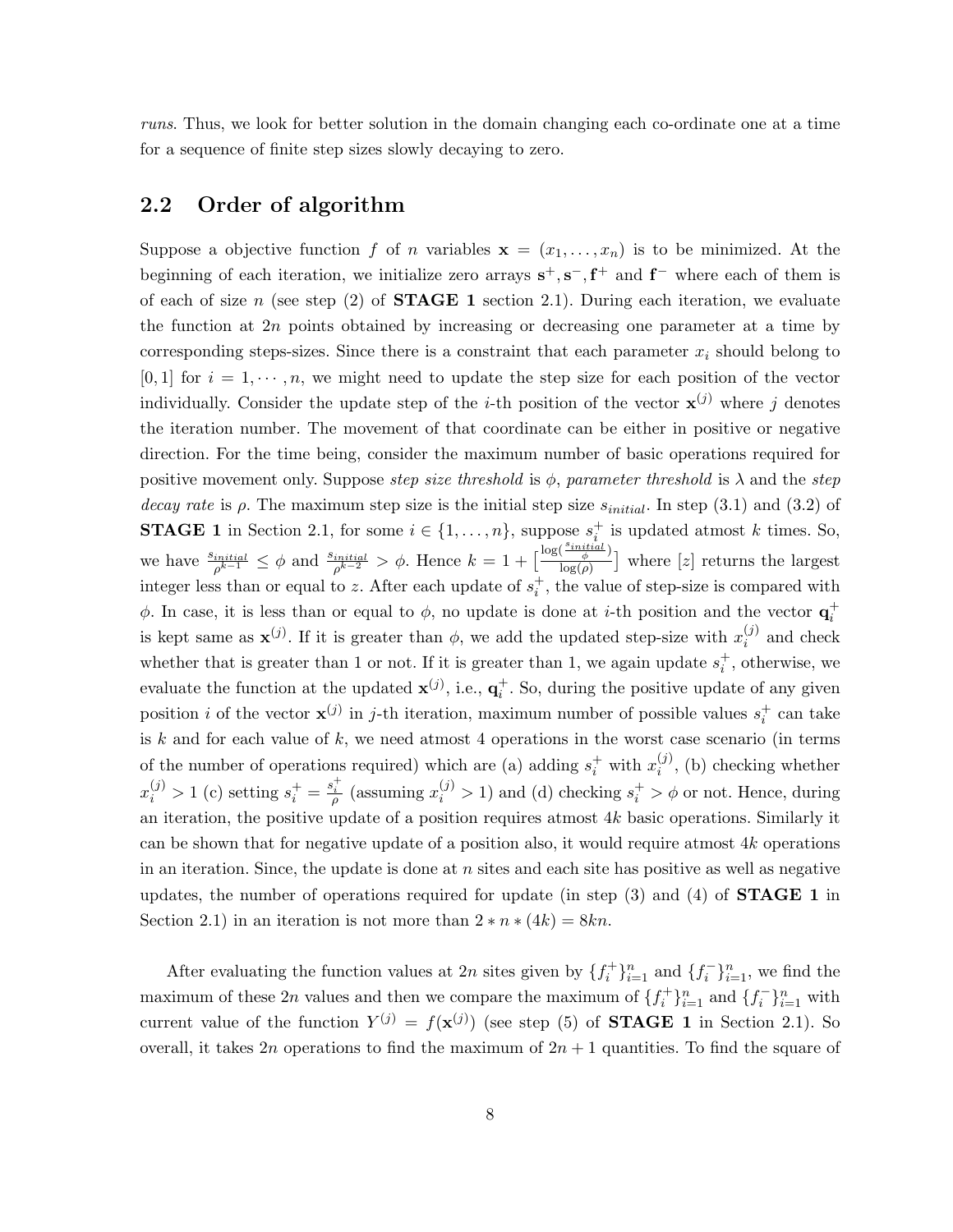euclidean distance between  $\mathbf{x}^{(j)}$  and  $\mathbf{x}^{(j+1)}$  (see step (6) of **STAGE 1** in Section 2.1), it takes not more than  $(3n-1)$  operations, i.e., *n* operations to compute the coordinate wise distances, n operations to square each of them and  $(n-1)$  operations to find the sum of n squared coordinate wise distances. Hereby, for each iteration, the maximum number of operations required is not more than  $8kn + 2n + 3n = (8k + 5)n$ .

The number of times the objective function is evaluated at each iteration is 2n (n times at each step  $(3.3)$  and  $(4.3)$  of **STAGE 1** in Section 2.1). Thus our algorithm has time complexity of  $\mathbf{O}(n)$  both in terms of the number of required basic operations and number of function evaluations in each iteration step.

## 2.3 Theoritical properties

In this section we show that under some regularity conditions, our algorithm gives the global minimum of the objective function when it it convex. Consider the following theorem

**Theorem 1.** Suppose  $f : [0,1]^n \rightarrow \mathbb{R}$  is a convex function. Suppose, all partial derivatives of f exist at a point  $\mathbf{u} = (u_1, \ldots, u_n) \in [0,1]^n$ . Consider a sequence  $\delta_k = \frac{s}{a^k}$  for ρ  $k \in \mathbb{N}$  and  $s > 0, \rho > 1$ . Define  $\mathbf{u}_k^{(i+)} = (u_1, \ldots, u_{i-1}, u_i + \delta_k, u_{i+1}, \ldots, u_n)$  and  $\mathbf{u}_k^{(i-)} =$  $(u_1,\ldots,u_{i-1},u_i-\delta_k,u_{i+1},\ldots,u_n)$  for  $i=1,\cdots,n$ . If for all  $k\in\mathrm{N}$ ,  $f(\mathbf{u})\leq f(\mathbf{u}_k^{(i+1)})$  $\binom{l^{(t+1)}}{k}$  and  $f(\mathbf{u}) \leq f(\mathbf{u}_k^{(i-)})$  $(k^{(i-1)}_{k})$  for all  $i = 1, \dots, n$ , the global minimum of f occurs at **u**.

*Proof of Theorem 1.* Take an open neighborhood  $\mathbf{U} \subset [0,1]^n$  w.r.t.  $l_{\infty}$ -norm containing **u** at the center. So, there exists  $r > 0$  such that  $\mathbf{U} = \prod_{i=1}^{n} U_i$  where  $U_i = (u_i - r, u_i + r)$  for  $i = 1, ..., n$ . For some  $i \in \{1, \ldots, n\}$ , define  $g_i : U_i \mapsto R$  such that  $g_i(z) = f(u_1, \ldots, u_{i-1}, z, u_{i+1}, \ldots, u_n)$ . Since f is convex on U, it can be easily shown that  $g_i$  is also convex on  $U_i$ . We claim that  $g_i(u_i) \leq g_i(z)$  for all  $z \in U_i$ .

Suppose there exist a point  $u_i^* \in U_i$  such that  $g_i(u_i^*) < g_i(u_i)$ . Take  $d = |u_i^* - u_i|$ . Clearly  $0 < d < r$ . Without loss of generality, assume  $u_i^* > u_i$ . Hence  $u_i^* = u_i + d$ . Since  $\delta_k$  is a strictly decreasing sequence going to 0, there exists a N such that for all  $k \geq N$ ,  $\delta_k < d$ . Now we have  $u_i < u_i + \delta_N < u_i + d$ . Now there exists a  $\lambda \in (0,1)$  such that  $u_i + \delta_N = \lambda u_i + (1 - \lambda)(u_i + d)$ .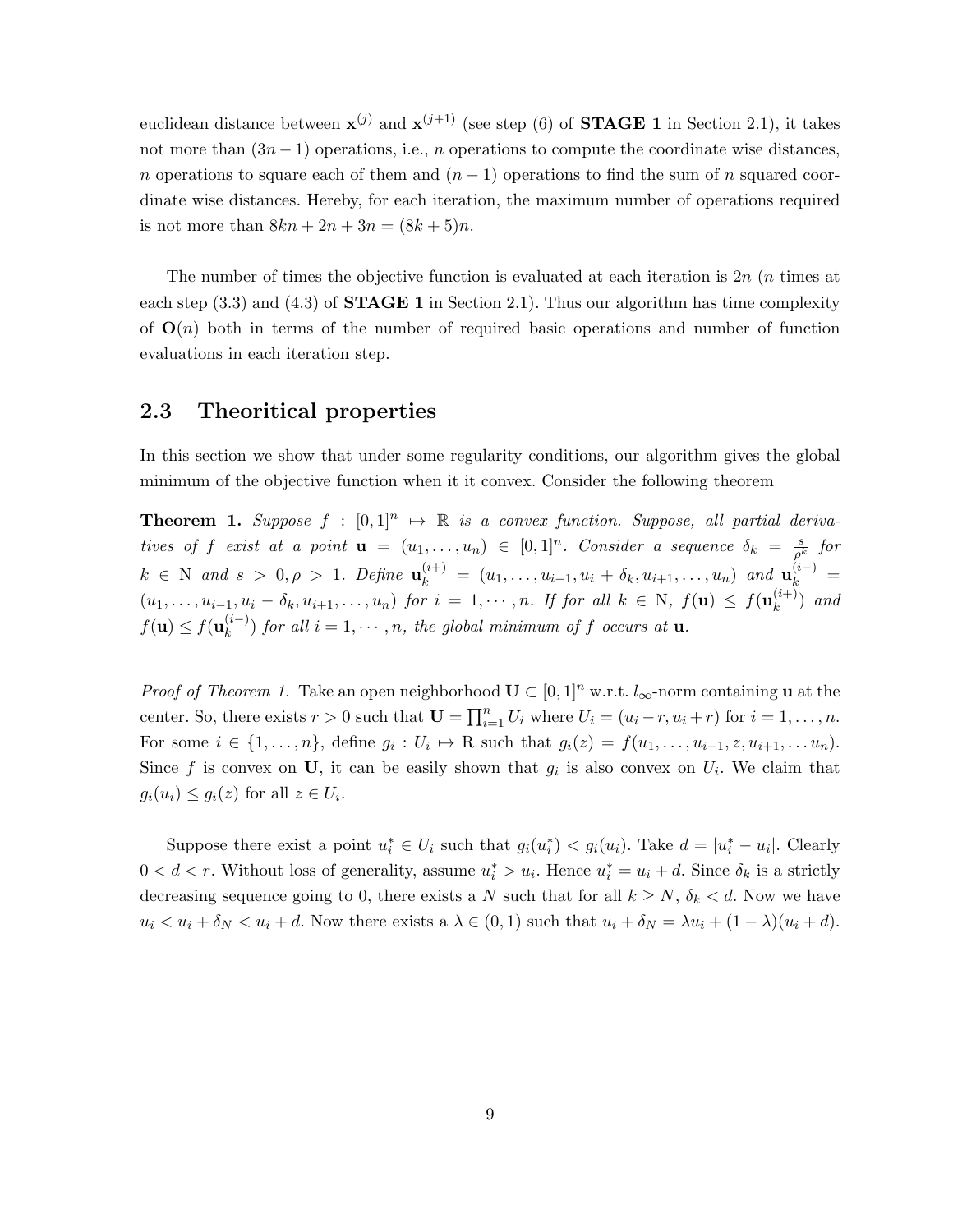From convexity of  $g_i$ , we have

$$
f(u_i + \delta_N) = f(\lambda u_i + (1 - \lambda)(u_i + d))
$$
  
\n
$$
\leq \lambda f(u_i) + (1 - \lambda)f(u_i + d)
$$
  
\n
$$
= \lambda f(u_i) + (1 - \lambda)f(u_i^*)
$$
  
\n
$$
= \lambda f(u_i) + (1 - \lambda)f(u_i) + (1 - \lambda)(f(u_i^*) - f(u_i))
$$
  
\n
$$
= f(u_i) - (1 - \lambda)(f(u_i) - f(u_i^*))
$$
  
\n
$$
< f(u_i) \quad (\text{since } f(u_i^*) < f(u_i)).
$$

But, we know  $f(u_i) \leq f(u_i + \delta_N)$ . Hence it is a contradiction.

Since partial derivatives of f exist at  $\mathbf{x} = \mathbf{u}$ ,  $g_i$  is differentiable at  $z = u_i$ . Since  $u_i$  is a local minima of  $g_i$  in  $U_i$ , we have  $g'_i(u_i) = 0$ . So we have  $\frac{\partial}{\partial x_i} f(\mathbf{x})|_{\mathbf{x}=\mathbf{u}} = 0$ . By similar argument it can be shown that  $\frac{\partial}{\partial x_j} f(\mathbf{x})|_{\mathbf{x}=\mathbf{u}} = 0$  for all  $j = 1, \ldots, n$ . Since f is convex and  $\nabla f(\mathbf{u}) = 0$ ,  $\mathbf{u}$  is a local minima in U. Now, since  $\mathbf{U} \subset [0,1]^n$ , **u** is also a local minima of  $[0,1]^n$ . But f is convex on  $[0,1]^n$ . Since any local minimum of a convex function is necessarily global minimum, the global minimum of  $f$  occurs at  $\mathbf{u}$ .  $\Box$ 

**Corollary 1.** Suppose  $f : [0,1]^n \to \mathbb{R}$  is convex and differentiable function. Consider a sequence  $\delta_k = \frac{s}{a^k}$  $\frac{s}{\rho^k}$  for  $k \in \mathbb{N}$  and  $s > 0, \rho > 1$ . Define  $\mathbf{u}_k^{(i+)} = (u_1, \ldots, u_{i-1}, u_i + \delta_k, u_{i+1}, \ldots, u_n)$  and  $\mathbf{u}_k^{(i-)} = (u_1, \ldots, u_{i-1}, u_i - \delta_k, u_{i+1}, \ldots, u_n)$  for  $i = 1, \cdots, n$ . If for all  $k \in \mathbb{N}$ ,  $f(\mathbf{u}) \le f(\mathbf{u}_k^{(i+1)})$  $\binom{(i+j)}{k}$ and  $f(\mathbf{u}) \leq f(\mathbf{u}_k^{(i-)})$  $(k-1)$  for all  $i = 1, \dots, n$ , the global minimum of f occurs at **u**.

*Proof of Corollary 1.* Since f is differentiable, all partial derivatives exist for all  $\mathbf{v} \in [0,1]^n$ , hence at **u**. Hence, using previous theorem we can say the global minimum of f occurs at  $\Box$ u.

Suppose the objective function is convex and all the partial derivatives exist at the obtained solution  $\mathbf{u} \in [0,1]^n$  which is an interior point. Our algorithm terminates when two consecutive runs yield the same solution. It implies in the last run, the objective function values at all the sites obtained by making jumps of sizes  $\delta_k = \frac{s_{initial}}{g_k^{k}}$  $\frac{initial}{\rho^k}$  (until  $\delta_k$  gets smaller than step size thresh*old*) around **u**, i.e.  $f(\mathbf{u}_k^{(i+1)})$  $\binom{(i+)}{k}$  and  $f(\mathbf{u}_k^{(i-)})$  $\binom{n-1}{k}$ , are greater than or equal to  $f(\mathbf{u})$  for  $i = 1, \ldots, n$ . So, taking *step size threshold* sufficiently small, our algorithm will reach the global minimum under the assumed regularity conditions of the objective function. From Corollary 1 we can conclude that if the objective function is convex and differentiable, taking step size threshold sufficiently small, our algorithm reaches the global minimum. It is to be noted that if the function is convex and differentiable and it takes minimum value at some interior point, evaluation of only the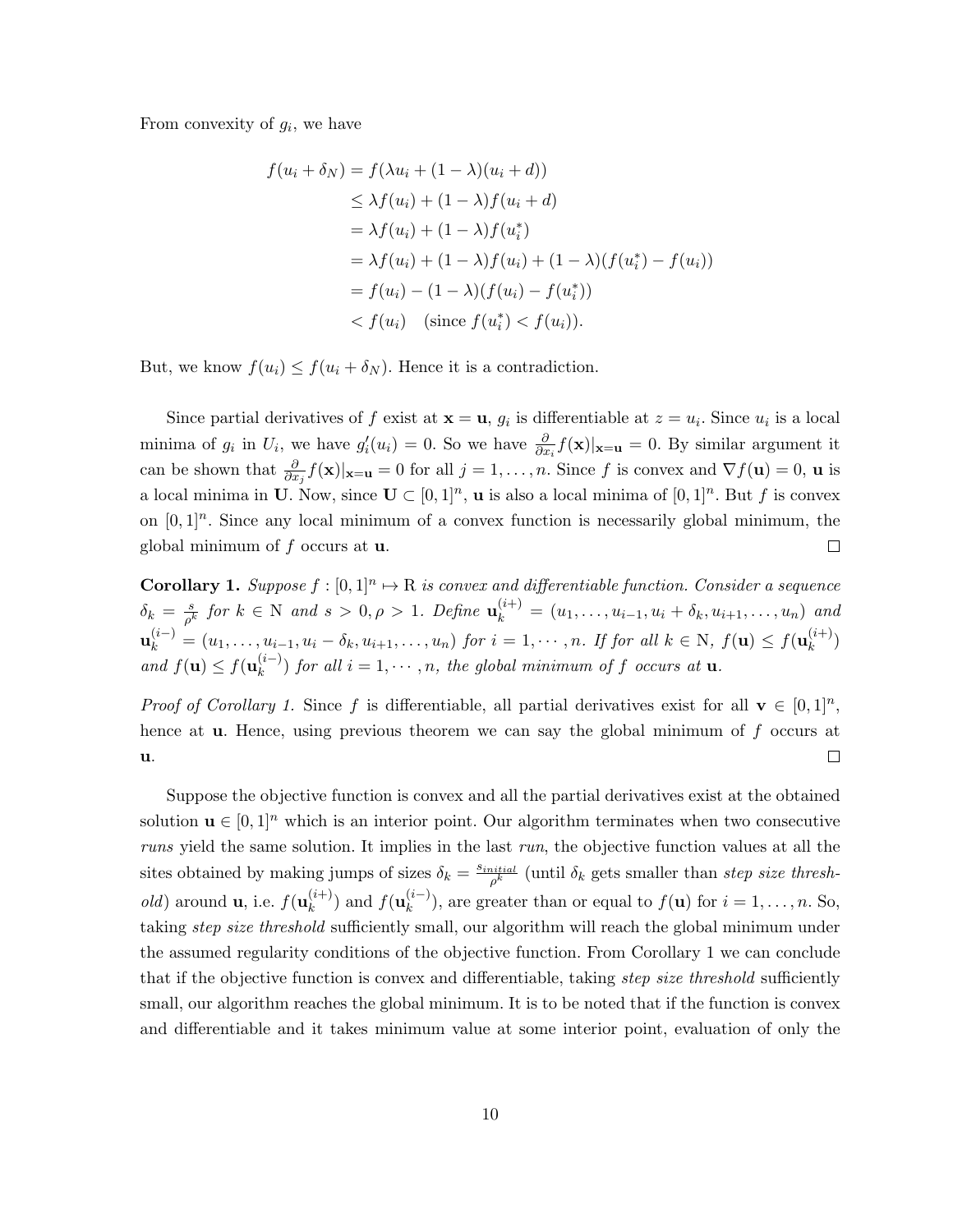first  $\mathit{run}$  is sufficient to obtain the solution.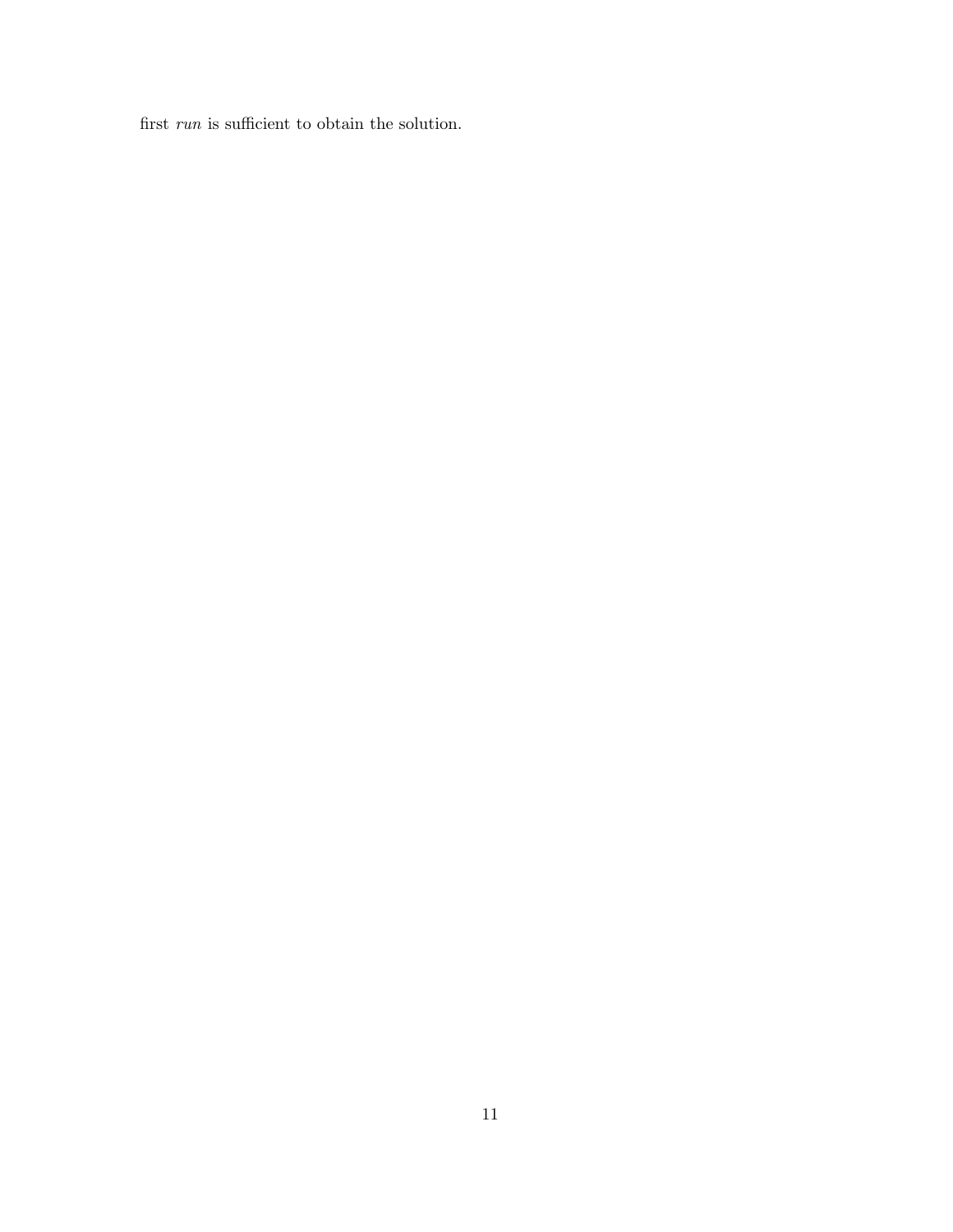# Chapter 3

# Simulation study and conclusion

For any global optimization algorithm, it is not always possible to reach the global solution while optimizing any non-convex function. So, the best way to compare the performances of several optimization algorithms is to perform a comparative study based on minimizing some well known benchmark functions.

## 3.1 Comparative study on Benchmark Functions

In this section, we compare the performance of our algorithm of global maximization on bounded intervals to five standard optimization methods: the 'Interior-point (IP)' algorithm, 'Sequential Suadratic Programming (SQP)' algorithm, 'Trust-region-reflective (TRF)' algorithm, 'Simulated annealing  $(SA)'$  ([14]), and 'genetic algorithm  $(GA)'$  ([1]). All these algorithms are available in Matlab R2014a (The Mathworks) via the Optimization Toolbox functions fmincon (for IP and SQP), lsqnonlin, simulannealbnd, and ga respectively. Out of these 4 available functions for optimization on bounded intervals, *fmincon* and *lsqnonlin* searches for local minimum and these are less time consuming in general. On the other hand *simulannealbnd*, and ga tries to find global minimum, being more time consuming. In our comparative study, we set the maximum number of allowed iterations and evaluations of objective function to be infinity for fmincon, *lsqnonlin* and *simulannealbnd* functions. For ga, we used the default values. Our proposed algorithm (GCDVSBI) is implemented in Matlab 2014a and the values of the tuning parameters have been taken to be default (as mentioned in Section 2.1). We did not consider the Nelder-Mead nonlinear simplex algorithm ([16]) and Levenberg-Marquardt gradient descent  $([15])$  in this comparative study as the implementations of these two methods in Matlab 2014a (via fminsearch and fmincon functions respectively) do not work for bounded parameter space. In the following sections, for each test function, the convergence is considered to be successful for a method if the absolute difference between the function value at solution returned by that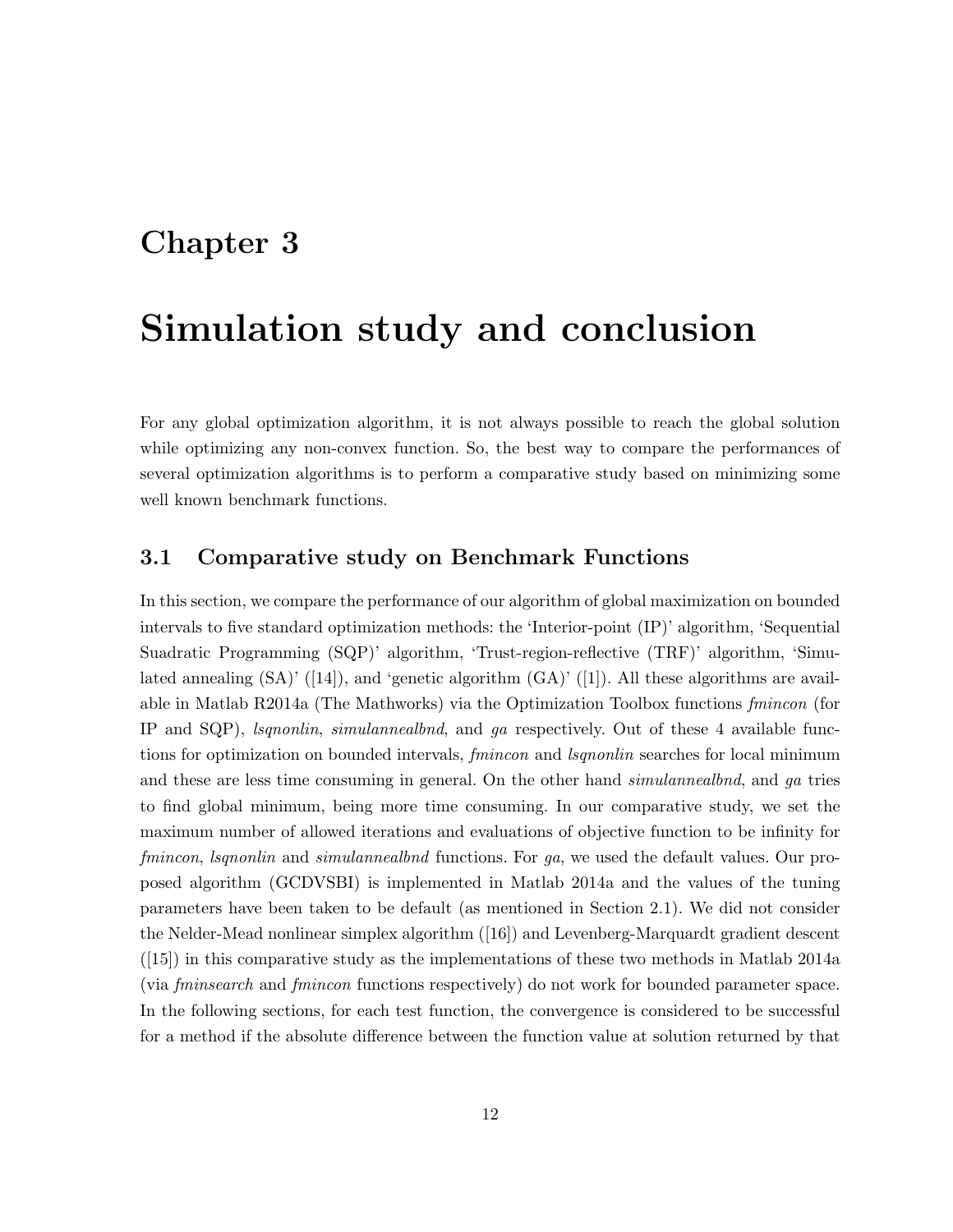| Algorithms     | <b>Success</b> | Time  |
|----------------|----------------|-------|
| <b>GCDVSBI</b> | Yes            | 0.175 |
| SQP            | Yes            | 0.131 |
| <b>IP</b>      | Yes            | 0.390 |
| GА             | No             | 0.515 |
| SА             | No             | 0.332 |
| TRF            | No             | 1.857 |

Table 3.1: Comparison of required time (in seconds) for solving Rosenbrock problem on bounded interval starting from  $(x_1, x_2) = (-1.2, 1)$  using different methods.

method with the true optimum function value is less than  $10^{-2}$ .

#### 3.1.1 Example 1 : Rosenbrock function on bounded interval

For Rosenbrock parabolic valley (2-D) problem, our objective function is

$$
f(x_1, x_2) = 100(x_2 - x_1)^2 + (1 - x_1)^2.
$$

It attains the global minimum at  $(x_1, x_2) = (1, 1)$ . We considered  $x_1, x_2 \in [-3, 3]$ . The starting point is taken to be  $(x_1, x_2) = (-1.2, 1)$ . In Table 3.1 it is noted that only GCDVSBI, SQP an IP algorithm reach the global minimum.

#### 3.1.2 Example 2 : Ackley's function

Ackley's function is given by

$$
f(x,y) = -20 \exp\left(-0.2\sqrt{0.5(x^2 + y^2)}\right) - \exp\left(0.5\left(\cos\left(2\pi x\right) + \cos\left(2\pi y\right)\right)\right) + e + 20
$$

where  $-5 \le x, y \le 5$ . The global minimum occurs at  $(x, y) = (0, 0)$  For the comparative study of the proposed method with the other existing methods, each algorithm is started from 100 randomly generated initial points in the domain. In table (3.2), the average computation times and success rates have been provided for all methods. It is to be noted that only GCDVSBI, GA and SA algorithms reach the global minimum every time, but using GCDVSBI there is approximately 16 and 37 fold improvement in computation time compared to GA and SA algorithms respectively.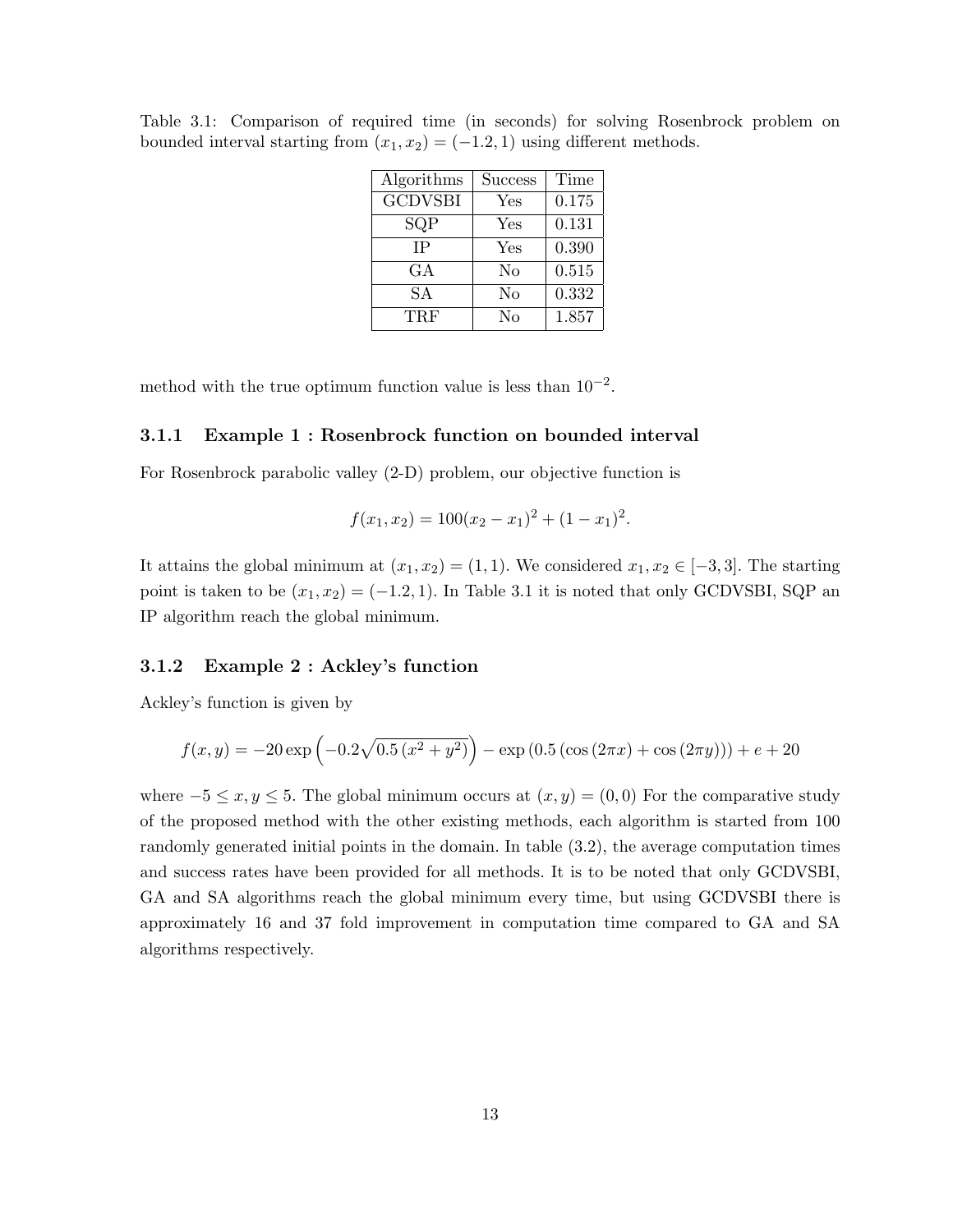Table 3.2: Comparison of average computation time (in seconds) and success rate of reaching the global minimum for Ackley's function, Levi's function and Schaffer Function (N2 & N4) starting from 100 randomly generated starting points within the corresponding domains using different methods, for each functions.

| Algorithms     | Ackley's function |       | Levi's function |       |             | Schaffer function $(N2)$ | Schaffer function $(N4)$ |       |  |
|----------------|-------------------|-------|-----------------|-------|-------------|--------------------------|--------------------------|-------|--|
|                | <b>Success</b>    | Avg.  | Success         | Avg.  | Success     | Avg.                     | <b>Success</b>           | Avg.  |  |
|                | rate $(\%)$       | time  | rate $(\%)$     | time  | rate $(\%)$ | time                     | rate $(\%)$              | time  |  |
| <b>GCDVSBI</b> | 100               | 0.013 | 100             | 0.011 | 100         | 0.021                    | 100                      | 0.246 |  |
| SQP            | 18                | 0.016 | 3               | 0.016 |             | 0.020                    | 3                        | 0.171 |  |
| IΡ             | 21                | 0.038 | 8               | 0.034 |             | 0.052                    | 3                        | 0.349 |  |
| GA             | 100               | 0.207 | 66              | 0.172 | 16          | 0.327                    | 20                       | 0.164 |  |
| <b>SA</b>      | 100               | 0.477 | 83              | 0.444 | 6           | 0.428                    | 12                       | 0.378 |  |
| <b>TRF</b>     | 22                | 0.074 |                 | 0.557 | NA          | ΝA                       |                          | 0.187 |  |

#### 3.1.3 Example 3 : Levi's function

Levi's function is given by

$$
f(x,y) = \sin^2(3\pi x) + (x-1)^2(1+\sin^2(3\pi y)) + (y-1)^2(1+\sin^2(2\pi y))
$$

where  $-10 \le x, y \le 10$ . The global minimum is at  $(x, y) = (1, 1)$ . Starting from 100 randomly generated points in the domain of  $(x, y)$ , a comparative study similar to the above example is performed for this function also and the results of the comparative study have been provided in table (3.2). Again, it is to be noted that GCDVSBI outperforms other methods quite significantly, having the highest success rate with the lowest required computation time.

#### 3.1.4 Example 4 : Schaffer function (N2 and N4)

Schaffer function (N2) is given by

$$
f(x,y) = 0.5 + \frac{\sin^2 (x^2 - y^2) - 0.5}{(1 + 0.001 (x^2 + y^2))^2}
$$

and Schaffer function (N4) is given by

$$
f(x,y) = 0.5 + \frac{\cos^2\left(\sin\left(\left|x^2 - y^2\right|\right)\right) - 0.5}{\left(1 + 0.001\left(x^2 + y^2\right)\right)^2}
$$

where  $-100 \le x, y \le 100$ . The global minimum for these two functions are at  $(x, y)$  =  $(0, 1.25313)$  and  $(x, y) = (0, 0)$  respectively. For these two functions also, a comparative study between various methods similar to the above example is performed and the results of the com-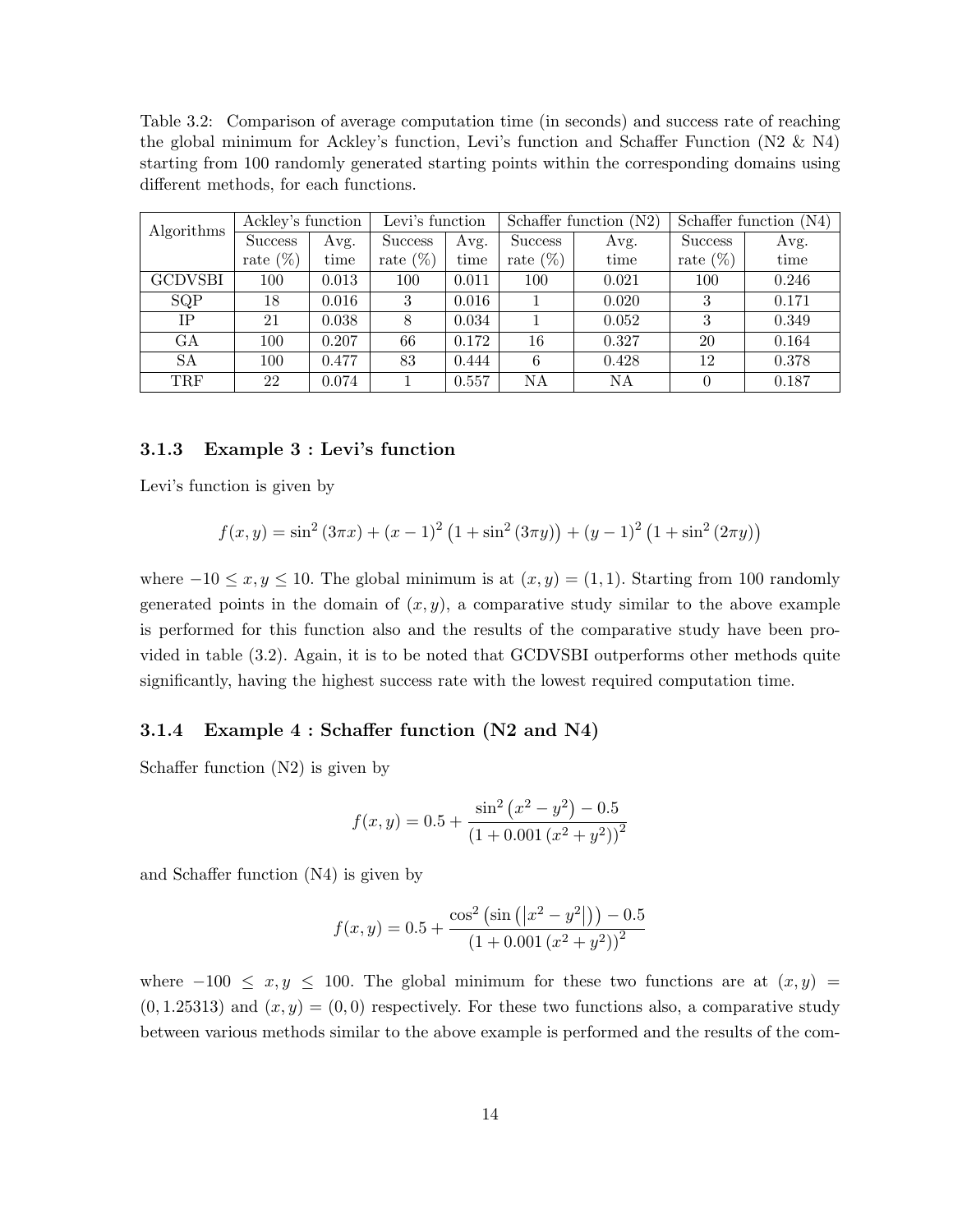| Algorithms     | $N=4$                |       | $N=8$   |       | $N=20$  |           | $N=40$         |           | $N = 100$            |         |
|----------------|----------------------|-------|---------|-------|---------|-----------|----------------|-----------|----------------------|---------|
|                | <b>Success</b>       | Time  | Success | Time  | Success | Time      | <b>Success</b> | Time      | <b>Success</b>       | Time    |
| <b>GCDVSBI</b> | Yes                  | 0.136 | Yes     | 0.332 | Yes     | $1.363\,$ | Yes            | 5.163     | Yes                  | 32.234  |
| SQP            | Yes                  | 0.189 | Yes     | 0.139 | Yes     | 0.327     | Yes            | 0.521     | Yes                  | 2.512   |
| IΡ             | Yes                  | 0.387 | Yes     | 0.478 | Yes     | 0.557     | Yes            | $1.562\,$ | $\operatorname{Yes}$ | 2.663   |
| GА             | Yes                  | 0.960 | Yes     | 5.810 | Yes     | 20.561    | No             | 47.173    | No                   | 207.886 |
| SA             | $\operatorname{Yes}$ | 0.896 | No      | 2.735 | No      | 8.253     | No             | 38.760    | No                   | 134.133 |
| TRF            | NΑ                   | NΑ    | NΑ      | NΑ    | NΑ      | NΑ        | NA             | NΑ        | NΑ                   | NΑ      |

Table 3.3: Comparison of required time and successful convergence for solving bounded Powells quartic function for various dimensions  $N = 4, 8, 20, 40$  and 100, using various methods.

parative study have been provided in table (3.2).Again for Schaffer function (N2) and (N4), GCDVSBI performs significantly better over all other algorithms. For optimizing Schaffer function  $(N2)$ , using TRF algorithm results in unusually high ( $> 20$  minutes) computation time for some cases. So the performance of TRF algorithm is not reported in case of Schaffer function (N2).

#### 3.1.5 Example 5 : Bounded Powell's quartic function

Suppose our parameter is  $X = [\mathbf{x_1}^T, \ \mathbf{x_2}^T, \ \mathbf{x_3}^T, \ \mathbf{x_4}^T]^T$  is a vector of length  $N = 4n$  and  $\mathbf{x_i} = (x_{i1}, \dots, x_{in})^T$  is a vector or length n for  $i = 1, 2, 3, 4$ . Then N-dimensional (N is a multiple of 4) Powells quartic function is given by

$$
f(\mathbf{X}) = \sum_{i=1}^{n} \left[ (x_{1i} + 10x_{2i})^2 + 5(x_{3i} - x_{4i})^2 + (x_{2i} - 2x_{3i})^4 + 10(x_{1i} - x_{4i})^4 \right]
$$

The minimum value occurs at  $\mathbf{X} = (0, \ldots, 0)^T$ . We considered each element of **X** lies in [−10, 10]. The starting point is taken to be  $\mathbf{x_1} = (3, ..., 3)^T$ ,  $\mathbf{x_2} = (-1, ..., -1)^T$ ,  $\mathbf{x_1} = (0, ..., 0)^T$ and  $\mathbf{x}_4 = (1, \ldots, 1)^T$ . For  $N = 4, 8, 20, 40$  and 100, this function is optimized by different algorithms setting the above-mentioned starting points (of corresponding dimensions). In table (3.3), the success rate of convergence and average computation time of different methods have been noted down. *Isqnonlin* returned some error in this case. Due to convexity of this function (see [19]), SQP and IP have extra advantage over other methods. It is noted that that, with increasing dimension, SQP and IP solve the problem most efficiently as expected. Among the global optimization methods, in higher dimensions, only our method reaches the true solution in reasonable amount of time outperforming other two global optimizers GA and SA.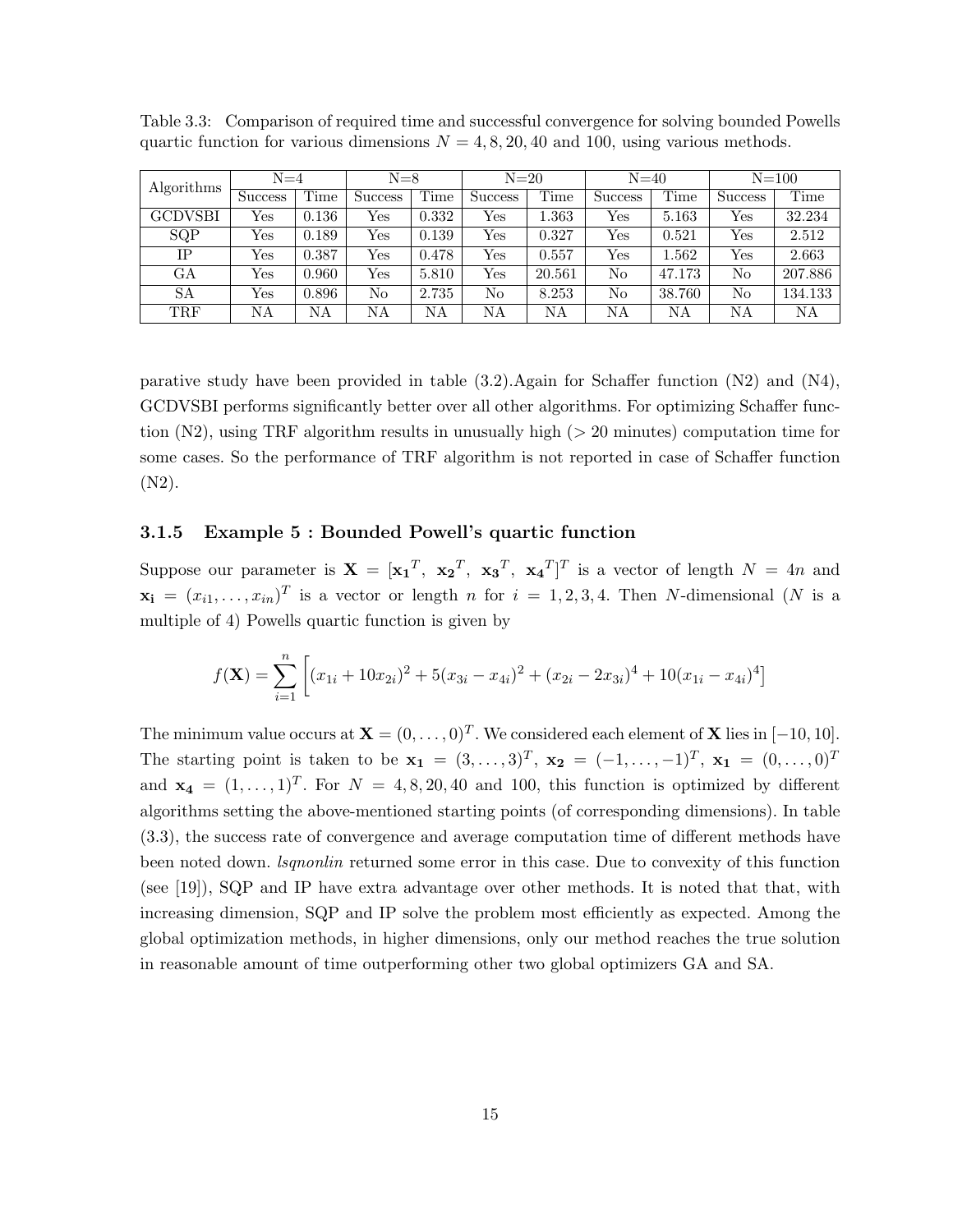# 3.2 Conclusion

This paper presents an efficient derivative-free algorithm for global optimization of functions of parameters coming from possibly distinct bounded intervals. The algorithm being derivative free, can be used efficiently for the functions whose derivatives are computationally expensive to calculate. Unlike other existing global optimization algorithms like GA and SA, the number of required function evaluations for this proposed algorithm increases only in the order of the number of parameters. Thus it works faster for high-dimensional global optimization problems. Another unique feature of GCDVSBI is the way it evaluates the objective function values at different sites, parallel computing can be incorporated easily and the requirement of parallelization only increases in the order of the number of variables unlike Monte Carlo methods where the requirement of parallelization increases exponentially with increasing dimension of parameter space (as mentioned in [13]).

For several benchmark global optimization problems, it is noted that GCDVSBI works 5-20 times faster on average than global optimization algorithms GA and SA and reaches the global solution more often. In Example 3.1.5 of Section 3.1, it is noted that for high-dimensional convex optimization problem, GCDVSBI reaches the global minimum in reasonable amount of time outperforming GA and SA. In Section 2.3 it has been shown that GCDVSBI reaches the global minimum in case the objective function is convex and differentiable and the global minimum occurs at any arbitrary interior point of the domain. Unlike other global optimization algorithms (e.g., GA and SA), GCDVSBI also efficiently optimize convex functions.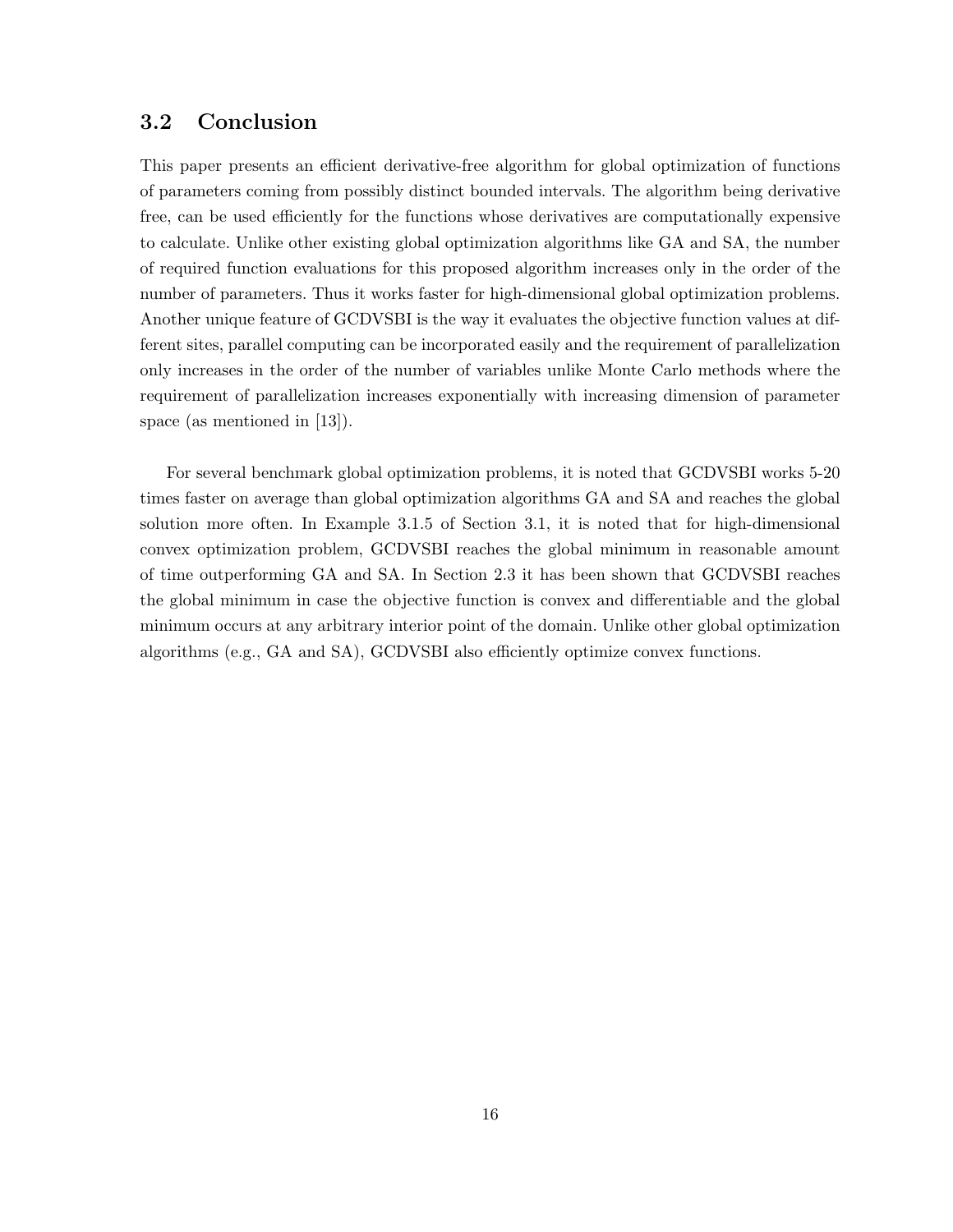#### REFERENCES

- [1] A. D. Bethke. Genetic algorithms as function optimizers. 1980.
- [2] P. T. Boggs and J. W. Tolle. Sequential quadratic programming. Acta Numerica, pages 1–52, 1996.
- [3] S. Boyd and L. Vandenberghe. Convex Optimization. Cambridge University Press, Cambridge, 2006.
- [4] R. H. Byrd, J. C. Gilbert, and J. Nocedal. A trust region method based on interior point techniques for nonlinear programming. Mathematical Programming, 89(1):149–185, 2000.
- [5] R. H. Byrd, M. E. Hribar, and J. Nocedal. An interior point algorithm for large-scale nonlinear programming. SIAM Journal on Optimization, 9(4):877–900, 1999.
- [6] T. F. Coleman and Y. Li. An interior, trust region approach for nonlinear minimization subject to bounds. SIAM Journal on Optimization, 6:418–445, 1996.
- [7] A. S. Fraser. Simulation of genetic systems by automatic digital computers i. introduction. Australian Journal of Biological Sciences, 10:484–491, 1957.
- [8] L. Geris. Computational Modeling in Tissue Engineering. Springer, 2012.
- [9] D. E. Goldberg. Genetic Algorithms in Search, Optimization, and Machine Learning. Operations Research Series. Addison-Wesley Publishing Company, 1989.
- [10] J. Goodner, G. A. Tsianos, Y. Li, and G.E. Loeb. Biosearch: A physiologically plausible learning model for the sensorimotor system, 2012.
- [11] V. Granville, M. Krivanek, and J. P. Rasson. Simulated annealing: A proof of convergence. IEEE Transactions on Pattern Analysis and Machine Intelligence, 16:652–656, 1994.
- [12] N. Karmakar. New polynomial-time algorithm for linear programming. COMBINA-TOR1CA, 4:373–395, 1984.